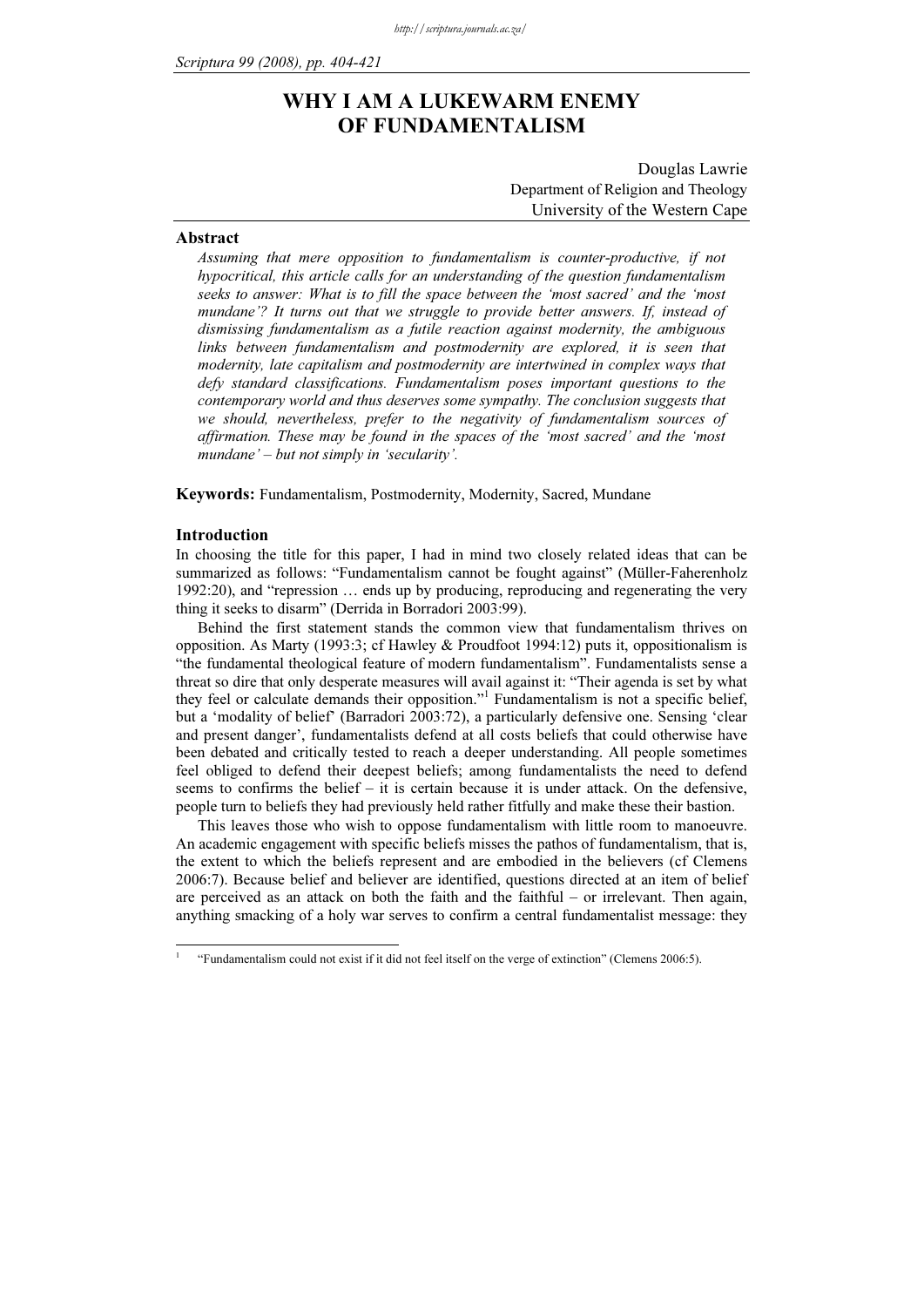-

will get us unless we get them first. In the absence of an overt enemy, a covert one has to be invented, but then plausibility suffers (cf Juergenmeyer 2000:12).

Secondly, we may be complicit in the production or reproduction of fundamentalism. Symbolically, Osama bin Laden and George W Bush produced each other (cf Soyinka 2004:74). Bush, a plausible representative of a neo-imperialism that humiliates through its unselfconscious complacency rather than through overt brutality, was helped to a second term by Bin Laden, champion of Islamic honour, who in turn provided a convenient symbol of the 'axis of evil'. Yet this is but the surface. In providing the opponent with an enemy, I risk coming to resemble my enemy, adopting the very attitude that I decry.<sup>2</sup> What we fiercely strive to suppress around us, may be what we have repressed in ourselves. Our most lauded (or, fashionable) crusades may be the return of our own repressed fundamentalisms and imperialisms. In debates on fundamentalism the charge of hypocrisy is often cogent.

Initially I wished merely to plead for a mild opposition to fundamentalism<sup>3</sup> that would not raise many fundamentalist hackles and not be too blatantly self-satisfied. In brief, a piece of delicate liberal-humanist wishy-washiness. Unfortunately, things became more complicated.

In view of the first objection, I would prefer 'neo-fundamentalism'. Otherwise, the terms are not more misleading than others in the social sciences. The definitions given nearly two decades ago by Hadden and Shupe (1989:111) and Bruce Lawrence (1989:27) have in essence stood the test of time, as has Lawrence's arguments against critics of the term and his suggestion – often taken up by later authors – that we should understand the features he identified (1989:100f) as constituting a set of 'family resemblances' in Wittgenstein's sense.

 $\overline{2}$  Therefore, I found the feeding frenzy evoked by Bush's blunders scary. Another convenient scapegoat whose spilt blood will cleanse us of guilt! The *real* axis of evil is  $-$  Bush and his neo-conservative cronies. 3

I take note of the serious objections to the use of the terms 'fundamentalism' and 'fundamentalist' to refer to phenomena found in various religions today. These objections should reviewed one by one:

<sup>1.</sup> Originally the terms were applied (by themselves) to a specific Christian group in America; it is now applied to groups who differ greatly in orientation from the original group. Indeed, the current definition hardly covers the original group. This is the most cogent objection, for the terminological confusion is real.

<sup>2.</sup> The terms, undoubtedly pejorative, are used of groups who do not (as a rule) apply them to themselves or their beliefs. Though this is true, implicitly pejorative terms are frequently applied in this way. Thus Riffat Hassan (1990), who objects to using 'fundamentalism' of Islamic groups, frequently uses 'imperialism'. Similarly 'racist', 'authoritarian' and 'elitist' are terms frequently applied to people who would not own them.

<sup>3.</sup> The terms, when applied to phenomena across religious and cultural barriers, obscure vital differences. They then hinder rather than help, because the differences are more significant than the similarities (Elshahad 1992:62f; Harris 1994:166). Again, the same line of argument can be mustered against terms such as socialism, capitalism, modernist and postmodernist. Sometimes, indeed, the differences between two trees are more significant that the similarities, thus this objection, though not a knock-down argument, is a salutary warning.

<sup>4.</sup> It is sometimes said that fundamentalism cannot exist within a certain religion, because that religion is, 'by its very nature', inimical to fundamentalism (cf Wieseltier 1990:194 – of Judaism). This is often 'proved' by noting that the particular religion differs from Christianity, supposedly the natural home of fundamentalism. This argument is cogent only if the claim is that fundamentalism within a particular religion is an outgrowth of the fundamentals of that religion. In popular rhetoric this claim is sometimes made, particularly concerning Christian and Islamic fundamentalism; it is not typical of scholarly writing. It is not difficult to show that fundamentalists of all kinds are usually out of tune with the fundamentals of their own tradition (cf Arnold 1990:174f, who regard fundamentalism as 'a deviation' from 'normative religion', a 'religious disease'.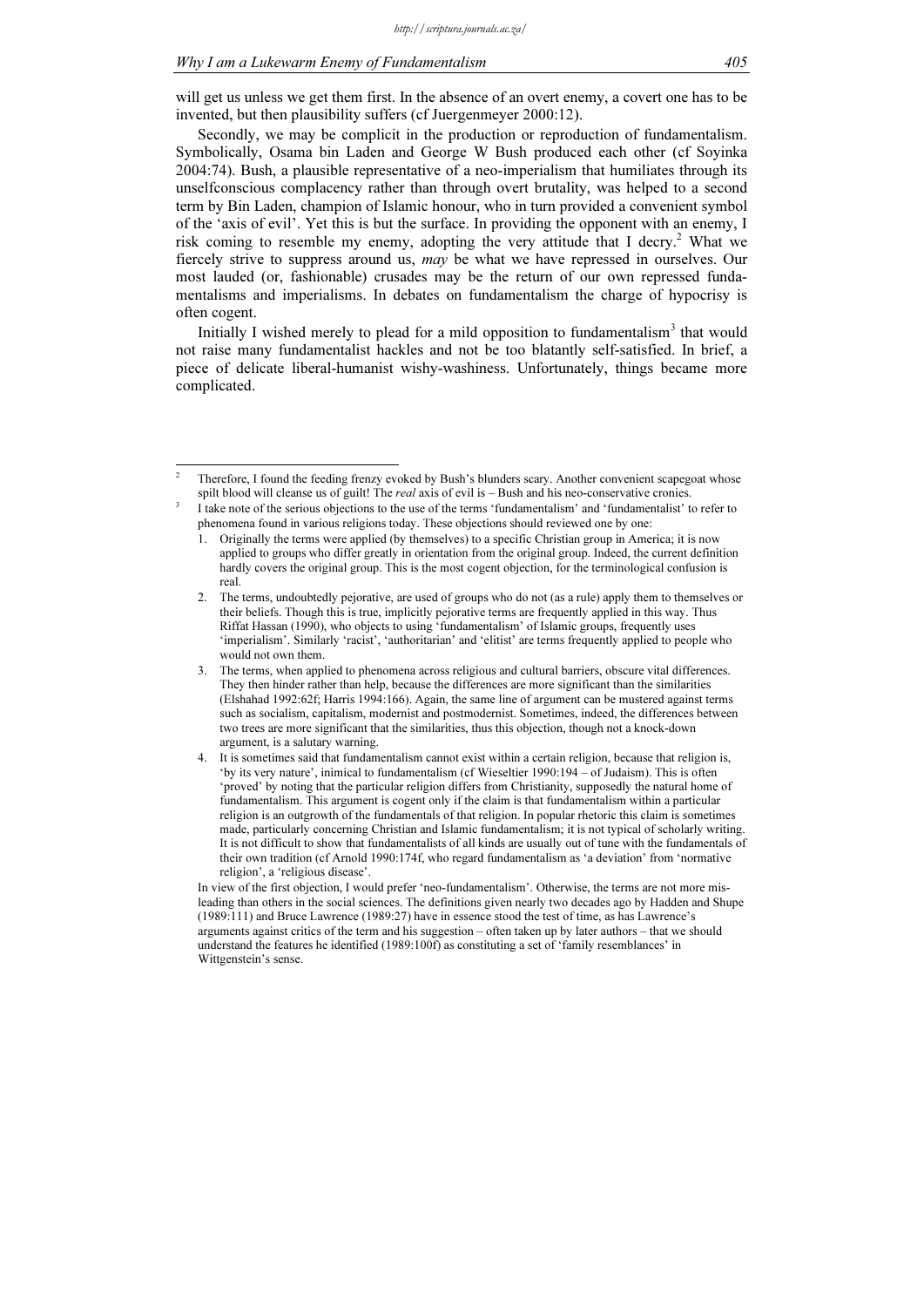#### The Space of Fundamentalism

To understand fundamentalism, one has to locate the question is to which it offers an answer, the question that creates the space in which fundamentalism situates itself. Neither religion as such nor faith – if one follows Cantwell Smith's distinction between religion and faith – invariably produce fundamentalism. Even disputes about doctrine often eschew the fundamentalist spirit. Two spaces, however, seem not to produce fundamentalism at all.

The first is the space of the most sacred. Experiences of the Holy, Otto's 'wholly other' or Buber'st 'ultimate Thou', generate spirituality or mysticism, not fundamentalism. Both spirituality and mysticism relate to what Lott (1988:39ff) calls 'the visionary centre of religious life'. At this centre, the concerns of fundamentalism, particularly the concern to oppose and defend, evaporate. What is experienced here, whether it be called 'ultimate reality' or something else, *cannot* be opposed and, by the same token, *cannot* be defended: it simply is. The visionary 'gains' something infinitely precious (salvation, moksha, satori, etc.), something worth defending, yet this 'something' is never a possession. It is a state of being, a sense of relatedness, that cannot be taken away from you. If anything, it possesses you.

Though not all experiences of the Holy are mystical in the narrow sense, William James's old insights on mysticism may help us to understand why these experiences are inimical to fundamentalism. According to James, mystical states involve a certain *passivity*. "The mystic feels as if his own will were in abeyance, and indeed sometimes as if he were grasped and held by a superior power" (1977:368). This power is so vastly superior to the individual, the group and all putative opponents that activism on its behalf would be ludicrous. Mystics are necessarily other-worldly quietists: James (1977:399ff) notes that some mystics, energized by their experiences, led active public lives. Nevertheless, activity arising from a sense of inner security differs in quality from activity that is primarily a response to a perceived threat.

Furthermore, James (1977:367) speaks of the ineffable quality of mystical experience. What is experienced cannot adequately be expressed in words. Precise definitions and carefully crafted doctrines necessarily fall short, therefore quarrels about them serve little purpose. Instead, poetic and symbolic expressions, themselves open to many interpretations, may capture the quality of the experience (cf James 1977:369). Therefore it is not surprising that a large degree of convergence marks the writings of the world's great mystics. Even in a text emanating from a religious tradition very different from your own, you frequently light upon a passage or phrase that speaks to your heart. "So you have also been there?" When we grope together for words to say what cannot be said, absolute opposition is not possible.

If fundamentalism does not flourish in the space of the most sacred, it also withers in the space of the *most mundane*, the space of the profane and the everyday, which has its own stubborn rhythms, rooted in the common human condition. Even when these rhythms have been given a shaped by culture, they are often recognized and appreciated across boundaries.

The relationship between the spiritual and the mundane is depicted charmingly in Giovanni Guareschi's stories about a burly village priest. Don Camillo speaks directly to the Lord on the cross, but is also locked in an endless political struggle with the equally brawny communist mayor Peppone – when they are not helping each other out of scrapes or joining forces against outsiders. Dedicated to his spiritual task, he also loves hunting,

-

<sup>4</sup> For a similar view, see Farley 2005:2ff. He argues (2005:11) that the Holy is 'suppressed' in fundamentalism.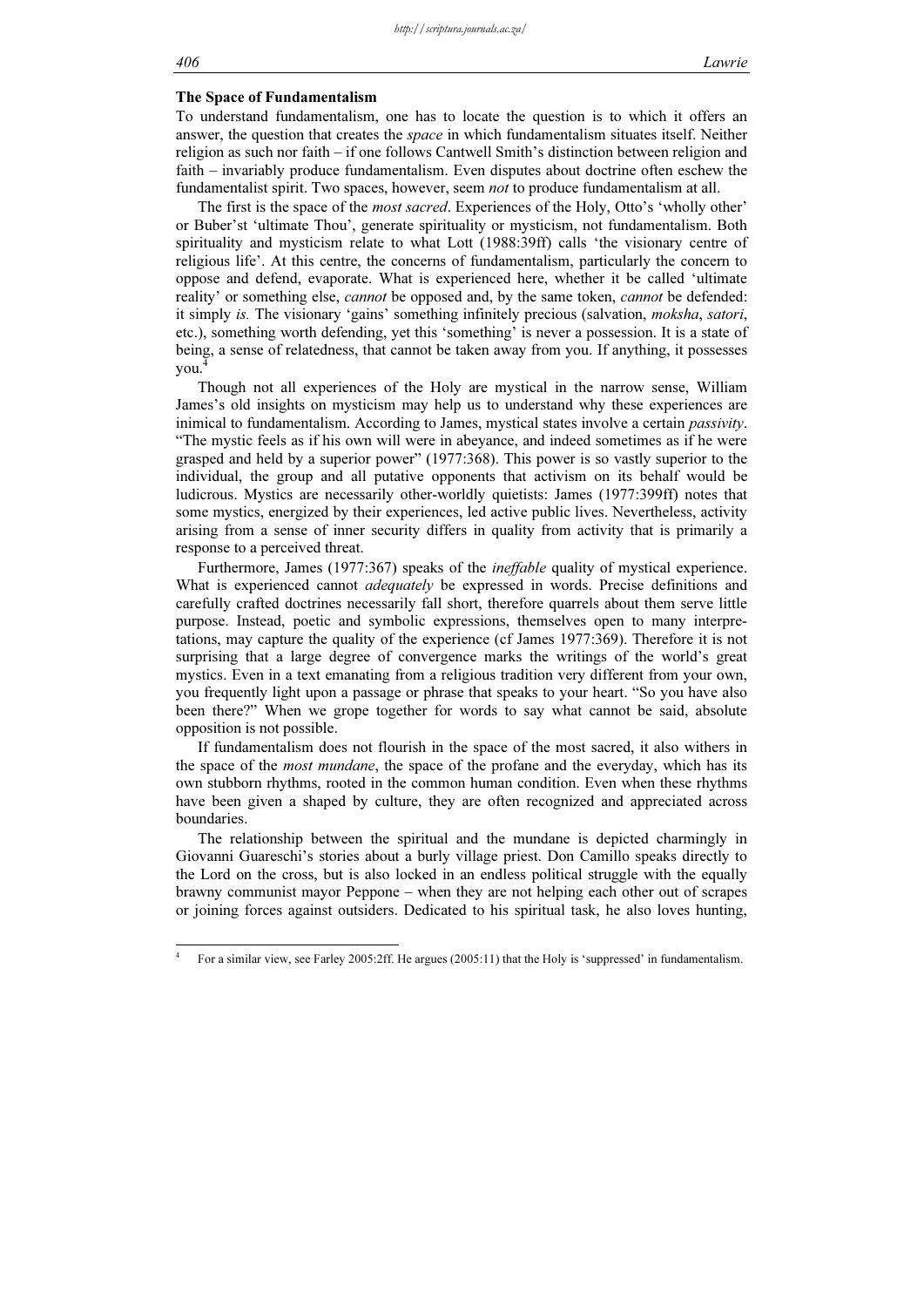smoking and gambling, and is not at all averse to a bout of fisticuffs. When the Lord expressed surprise that one of Don Camillo's morally dubious plans had worked out for the best, the priest replied: "Naturally, because You understand humanity, but I know Italians" (Guareschi 1953:76).

The most mundane, then, is not divorced from religion, but it is linked to it by an economy of its own, not the economy of salvation (or its equivalents). The currency of this space is the proverbs and platitudes that we live by; its prime virtue is wisdom. Claus Westermann (1982:9-15) argued that within the Old Testament one finds two distinct themes: the theme of God's salvation, linked to the covenant and applying predominantly to Israel, and the theme of God's blessing, linked to creation and applying to all of humanity. If the Old Testament is seen solely as a record of 'Yahweh's saving acts', then parts of it, particularly the wisdom literature, must be seen as peripheral. But if the wisdom literature is placed under the rubric of God's blessing in which humanity as a whole shares, it is understandable that this corpus does not mention the exodus and borrows freely from foreign sources. It is probably possible to find such a 'second economy' in all religious traditions.

The most mundane leaves fundamentalism no foothold. It is a space of shared – or sharable – experiences; that, I suppose, is why people from different cultural or religious backgrounds do, talk about 'incommensurable paradigms' notwithstanding, often communicate and cooperate with ease. The most mundane is not, indeed, wildly inspiring, but fortunately it does not inspire to fanaticism either. As Westermann (1995:11) said, people have never gone to war in the name of wisdom. Nor, he might have added, have there been attempts to eradicate fools simply because they are fools.

The question that fundamentalists seek to answer is: How do we fill the space between the most sacred and the most mundane? How do we 'manage' our visions and organize the world to conform to them? How do we frame our common human needs, desires and perceptions so as to minimize the inevitable tensions of social life? The 'space in between', the space of culture, politics and ethics, is not *automatically* filled by either the sacred or the mundane.

James's description of mystical experience shows why the most sacred does not provide all the answers we need. Mystical experience carries overwhelming authority (1977:407); it is not simply about feeling (1977:391), but has a noetic quality (1977:367). Still, the mystical experience is transitory and ineffable (1977:367). For the duration of the ecstasy, the mystic is not able to or required to act in a specific way. Afterwards, when action is required, the mystic has a new sense of *purpose*, but not an infallible set of *rules*. Thus the mystical vision cannot be applied (as one would apply a method or rule) in everyday life; it has to be *translated* to the terms of everyday life – with all the perils that attend translation.

The most mundane, good as far as it goes, does not go far. The commonplaces derived from the shared human condition yield no 'system'. Instead, they are like a collection of proverbs: somewhat loose and incoherent and full of internal contradictions (cf Billig 1991:20ff). Moreover, when we perceive a particular action to be 'typically human', a degree of moral ambiguity remains: we may sympathize (in the etymological sense) without condoning.

Fundamentalism, it seems, seeks to fill the gap between the most sacred and the most mundane by a) *activating* the sacred in all spheres of life, and b) *purifying* the mundane of its contradictions and ambiguities – and of all that seems to clash with the sacred vision. Fundamentalisms are particularly activist and purist forms of religion. Fundamentalism seeks to 'reclaim public space for religion', because it cannot tolerate different spheres of life falling, as it were, under different regimes. A holistic urge is inherent in fundamentalism.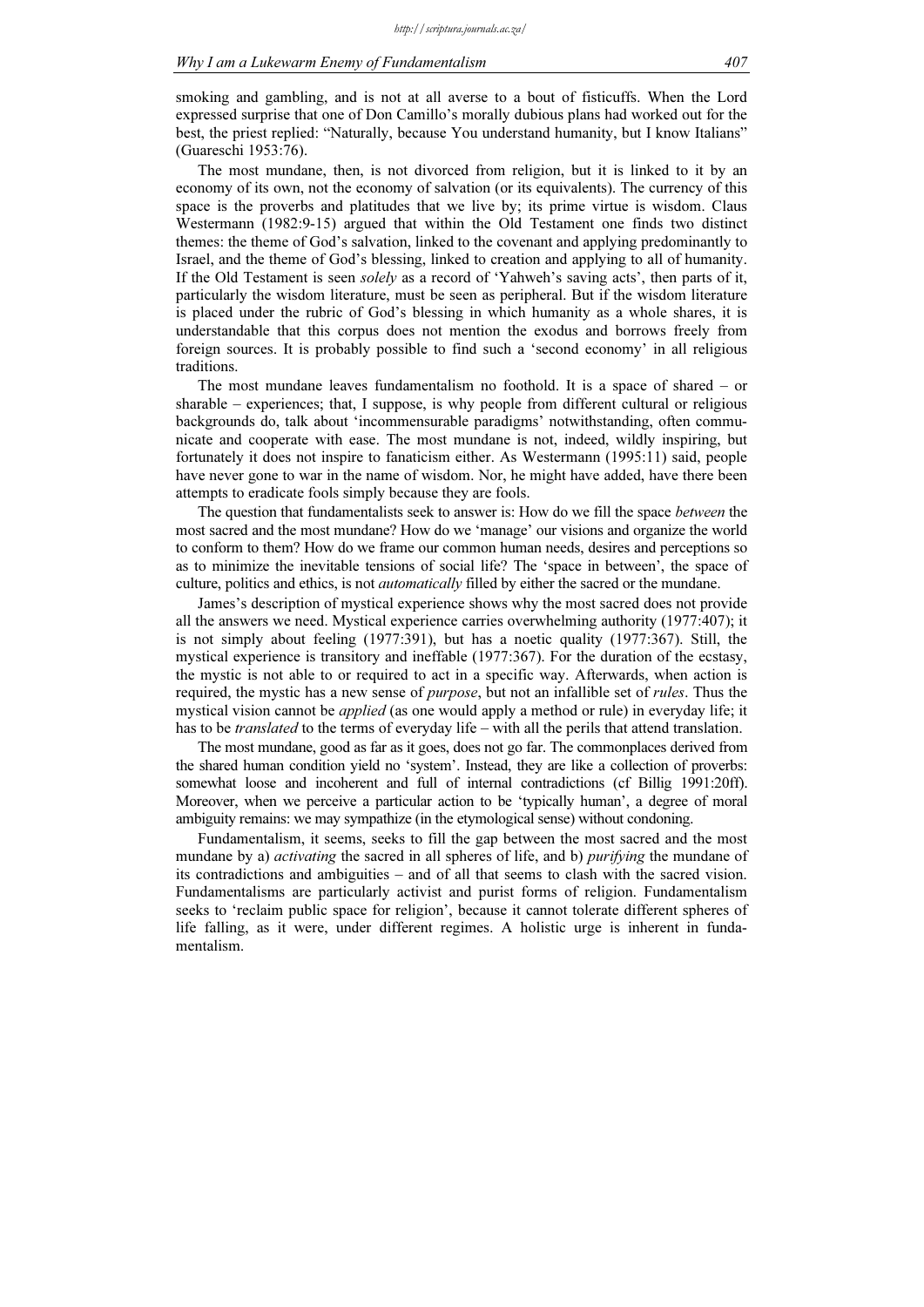# Do we give better Answers?

How exactly should we fill the space between our clashing visions and our shared humanity? While rejecting the answer of fundamentalism, I am sceptical about many of the other answers on offer. Nor do I think we can dodge the question.

Some supposedly better answers are perilously close to fundamentalism. Whenever a group (Marxist, capitalist, or whatever) argues that all will be well 'if only' – if only its vision were activated and imposed in all spheres of life and if all enemies of this vision were eliminated – we have quasi-fundamentalism. People are ready to kill or die for Zuma and to maim or be maimed for Manchester United. This shows that religious and secular answers are not easily differentiated. Coleman (1992:41) says that, given the 'new sense of meaning' demanded by globalization, 'purely secular or materialist accounts do not suffice'. Certainly, neither the religious nor the secular is easy to define. Was the invasion of Iraq a crusade against Islam, as some Muslims believe, or a capitalist plot to control the world's oil, as some leftists claim? Whichever answer is chosen, those who believe one explanatory principle applies here and practically everywhere are already proto-fundamentalists: they divide the world into two warring factions, each the representative of a total vision.

Do we *have* to give an answer at all? Postmodernists, rejecting all grand narratives, insist that we make our peace with a world without centre, structure or coherence. Fundamentalism, still longing for something fixed, is simply foundationalism. It is the understandable but regrettable hankering after an 'own identity', distinct from the uniform (male, white, bourgeois) identity that modernity imposed as universal norm. Thus one can applaud the 'subversive' aspects of fundamentalism from the stands, knowing that – as a matter of fact! – nobody has a fixed identity.

Practical social pressure ensures that – in spite of the ideological vacuum – life goes on in the world of politics, culture and ethics, still *de facto* if not *de jure* under modernist management (cf Farley 2005:4f). The management has lost its justification, not its power. Its narratives are no longer accepted as explanations of how things must necessarily be, yet things are pretty much unchanged for all that. Since the late-modernist management imposes no ideology and positively encourages most forms of play, those with the means to do so can playfully experiment with simulated identities and endlessly differentiating meanings. It has always been possible to dispense with foundations (and fundamentalisms) if one has sufficient funds. Bread and games fill the gap.

Zygmunt Bauman (1997:90ff) claims that in the postmodern era the metaphor of the tourist replaces that of the pilgrim. Whereas the pilgrim, having a sense of destination, sacrifices the present for the future, the tourist travels to explore ever new worlds, focusing solely on the immediate experience. Alongside the postmodern tourist is the postmodern vagabond, the alter ego of the tourist: "The tourists travel because they want to; the vagabonds – because they have no other choice" (1997:92f). He does not draw all the possible conclusions from this. Tourism has links with status and wealth. Sons of the nobility went on the Grand Tour; today's yuppies follow suit. Meanwhile, those who lack the means to be tourists themselves are forced to adapt to the demands of tourism. Their cities, homes, cultures and religions have to become 'tourist friendly', that is, suitably exotic on the outside and sterile on the inside. They have become vagabonds in their own homes.

Postmoderism has, it must be said, effectively revealed the shortcomings and hypocrisies of the modernist compromise between the sacred and the mundane.<sup>5</sup> This compromise rested

-

<sup>5</sup> I deliberately avoid the word 'secularization' in this regard. Greely (1995:199f), perhaps overly scoffing, asks questions about the secularization thesis that deserve an answer. When did religion exercise great influence in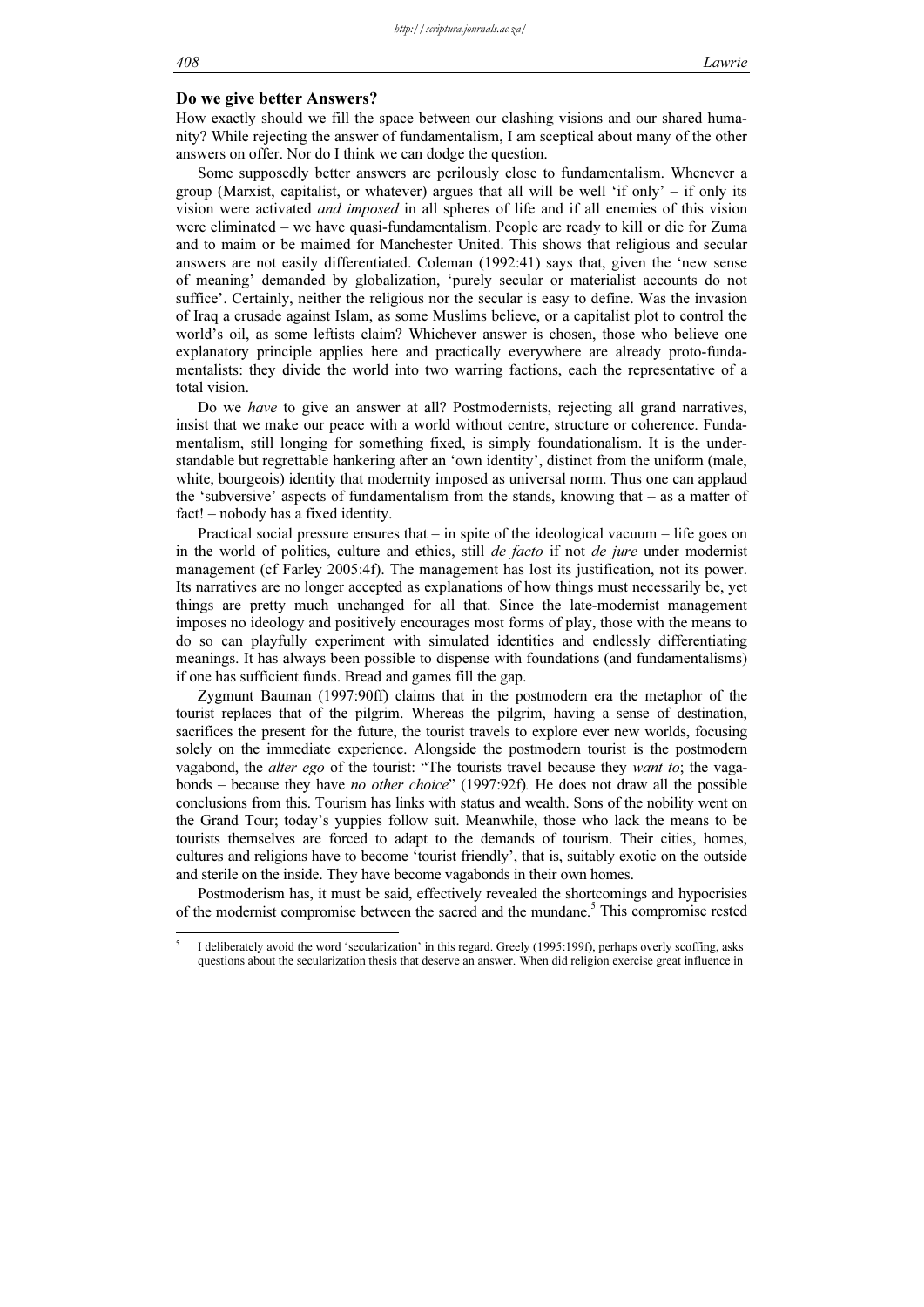on three pillars: the formal separation of church and state, the elevation of instrumental reason (particularly scientific reason) to the status of final arbitrator in the public sphere and the promise of virtually unlimited material progress. It was not a subtle plot: those who hewed the pillars were mostly people of good intention and probably had wide support.<sup>6</sup>

Separation of church and state would ensure 'freedom of religion' and put an end to religious wars and persecution – at least among Christians. The state promised not to impose an arbitrary order on society; it would be guided by 'neutral' reason, of which science seemed to provide the best example.<sup>7</sup> The state as embodiment of (Hegelian) reason would provide the space in which individuals and groups could exercise the beliefs without infringing on the rights of others. The promise of increasing material prosperity must have seemed both appealing and plausible.<sup>8</sup> It served also to make the limitations placed on the public role of religion more palatable, *because universal religions as a rule did not promise* material rewards to their adherents. One could, to put it crudely, entrust one's soul to God and one's body to the state without too many qualms. Finally, the gap between the most sacred and the most mundane was to some extent filled by a civil religion,<sup>9</sup> or at least a civil ethos, not incompatible with Christianity.<sup>10</sup>

For reasons too complex to tackle here, this modernist compromise no longer commands intellectual and emotional assent. Globalization probably played a role, yet one has to consider also that modernity always was a bit drab. It largely lacked both heroic and inspirational elements.<sup>11</sup> When bread and games are readily available and ringing the changes on these themes is either not possible or no longer interesting, one has to search beyond modernity for a sense of meaning. This, in short, is why it is hard to formulate better answers to 'the problem of the gap' than those offered by fundamentalists. Modernity is discredited, yet postmodern theory has thus far brought forth nothing positive to take its place.<sup>12</sup>

-

all spheres of life? Relative to what are we 'more secularized' today? What evidence is there that people today are less pious than those in the past? Is the secularization thesis not a variation on the myth of a golden age in the distant past? All ages, I believe, had their compromises, their forms of secularity, not only Western modernity. The global influence of the West and the greater Western tolerance of open unbelief have led to the view – also among some fundamentalists – that secularism is uniquely Western. There is truth in Hadden's statement that the secularization theory is 'a *doctrine* more than it is a theory' (1989:4, his emphasis).

For a similar view, see Farley 2005:5ff.

<sup>7</sup> The clarity of hindsight reveals that much Western, upper-class, male prejudice passed itself off as reason. This can be seen in the subtext of the Scopes trial, in which, supposedly, scientific rationality confronted backward fundamentalism (of the old kind). Since Scopes's accusers were patently fundamentalists, the rationality of the opposition is often taken for granted. But as Carter (1975:88f; 95) pointed out, the textbook used by Scopes was not only dogmatically scientistic, but also downright racist. It lists the 'five races … of man', ending with "the highest type of all, the Caucasians, represented by the civilized inhabitants of Europe and America".

<sup>8</sup> Gellner (1992:62) makes this point trenchantly: one kind of knowledge (scientific knowledge) works with far greater efficiency than any other, although its functioning is restricted to one sphere of life.

That is why some attribute the rise of fundamentalism to the decline of civil religion (Hunt 2003:65).

<sup>10</sup> For the colonial empires, this may be considered: Colonial rule imposed modernity, leaving a (supposedly) holistic indigenous view suppressed but intact, waiting to reassert itself. Problems surfaced when, after the colonial era – it proved impossible to discard all aspects of modernity and postmodernity.

<sup>&</sup>lt;sup>11</sup> Buruma & Margalit (2004:49-73) deal in detail with criticism – from inside and outside the West – of modern Western 'comfort', which excludes honour, heroism and self-sacrifice. Juergenmeyer (2000:187ff) again shows how fundamentalists embrace 'the warrior's power' – the exact opposite of 'comfort'.

<sup>&</sup>lt;sup>12</sup> This sweeping statement needs qualifications. The point is that postmodernism lacks the 'sense of depth' usually associated with religion. Winquist (1996: 200) says that postmodern spiritually deals solely with the surface and denies any 'depth dimension'. Lee & Ackerman (2002) argue that postmodernity has brought a 're-enchantment', a reversal of Weber's disenchantment. Yet their re-enchanted world seems anything but enchanting. "[I]n the New Age, the sign replaces representation with revelry, a type of celebration of the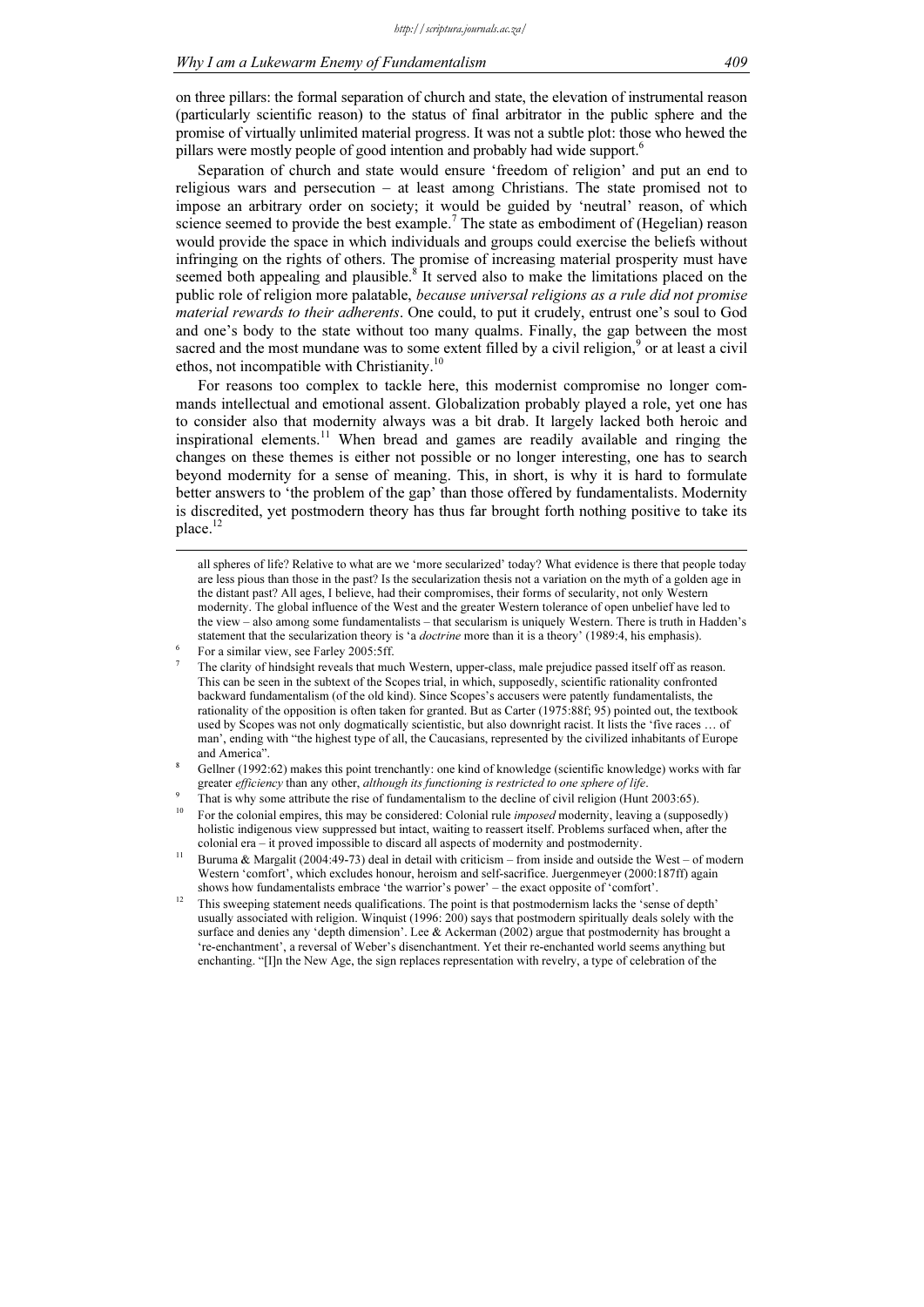#### 410 Lawrie

#### Fundamentalism and Postmodernity

The common view is that fundamentalism is essentially a rejection of modernity. According to one rather simplistic formulation, fundamentalism is simply 'orthodoxy in confrontation with modernity' (Hunter 1990:56). Years ago, Lawrence already spoke of the highly complex interaction between fundamentalism and modernity (1989:41ff). This view has been echoed by many others, who note that fundamentalists seldom reject, for instance, modern technology (cf Bauman 1998:72; Hunt 2003:69; Boucher 2006:4, and others). Moreover, fundamentalism in many respects speaks the language of modernity. If the reaction is against one aspect of modernity, the 'Great Western Transmutation' (cf Kepel 1994:30f; Lawrence 1998:95) that tends to eliminate local cultural differences, the view that fundamentalism is linked to globalization (Coleman 1992:42ff) makes sense. Yet this relationship too is ambiguous (Hadden & Shupe 1989:111). Islamic fundamentalists refer to a global umma; Christian Reconstructionists strive for global 'dominion'; Hindu fundamentalists strive for a 'greater India' that could, under conditions of emigration, embrace the world.

The relationship between fundamentalism and postmodernism has not been examined quite so often, $^{13}$  though there is good reason to do so. After all, the rise of neo-fundamentalism coincided with the proclamation of the passing of the modern era and the ushering in of a 'postmodern condition'.<sup>14</sup> In this section I shall briefly examine ways in which fundamentalism may relate to postmodernism as a reaction against it, a selective continuation of it and an intentional or unintentional misreading of it. It goes without saying that these three relationships cannot always be separated clearly.

#### Reaction

-

Is it surprising that people will search for fundamentals when anti-foundationalism is all the rage? Fundamentalism may well be a reaction against the postmodern denial of all foundations. Postmodern anti-foundationalism is intended as a critique of modernity, but, since the play of signs cannot be terminated, it strikes also at the foundations of those who see themselves as the victims of Western modernity. Subversion, deconstruction and destabilizing all sound less appealing to those who are still trying to construct something from the rubble left by previous 'destabilizations' and who have had their lives turned upsidedown often enough – not least by modern Western imperialism.

"We need foundations in order to be able to live *creatively*" (Müller-Fahrenholz 1992:14, my emphasis). 'Anti-foundationalism' is a poor slogan for builders – literal and

senses that promotes bricolage, depthlessness and homogenization. The sign moulds re-enchantment into commodities of direct experiential power" (2002:vii). "Religion may evolve into an emporium of sign-filled fulfillment in which no individual can unilaterally claim subjective privilege on the road to salvation" (2002:125). If, as they claim (2002:48), fundamentalists try to oppose the commodity culture that they embrace so joyously (and in such execrable prose), my sympathies are on the side of the fundamentalists.

<sup>&</sup>lt;sup>13</sup> For exceptions, see Bhatt 1997; Juergenmeyer 2000:xii; Boucher 2006; Clemens 2006. Bauman (1998:72, 74) calls fundamentalism 'a thoroughly contemporary postmodern phenomenon', 'a legitimate child of postmodernism'.

Regarding the position of women, fundamentalism has to be regarded as a reaction against postmodernity, not modernity. As Balmer (1994:59) puts it (speaking of American Christian fundamentalism): "The political agenda of contemporary fundamentalists, then, represents a desperate attempt to reclaim the nineteenthcentury ideal of femininity…" That fundamentalist groups relegate women to a secondary status is a commonplace in the literature (see Brown 1994 for one explanation), just as it is a commonplace of postmodern discourse that modernity did the same.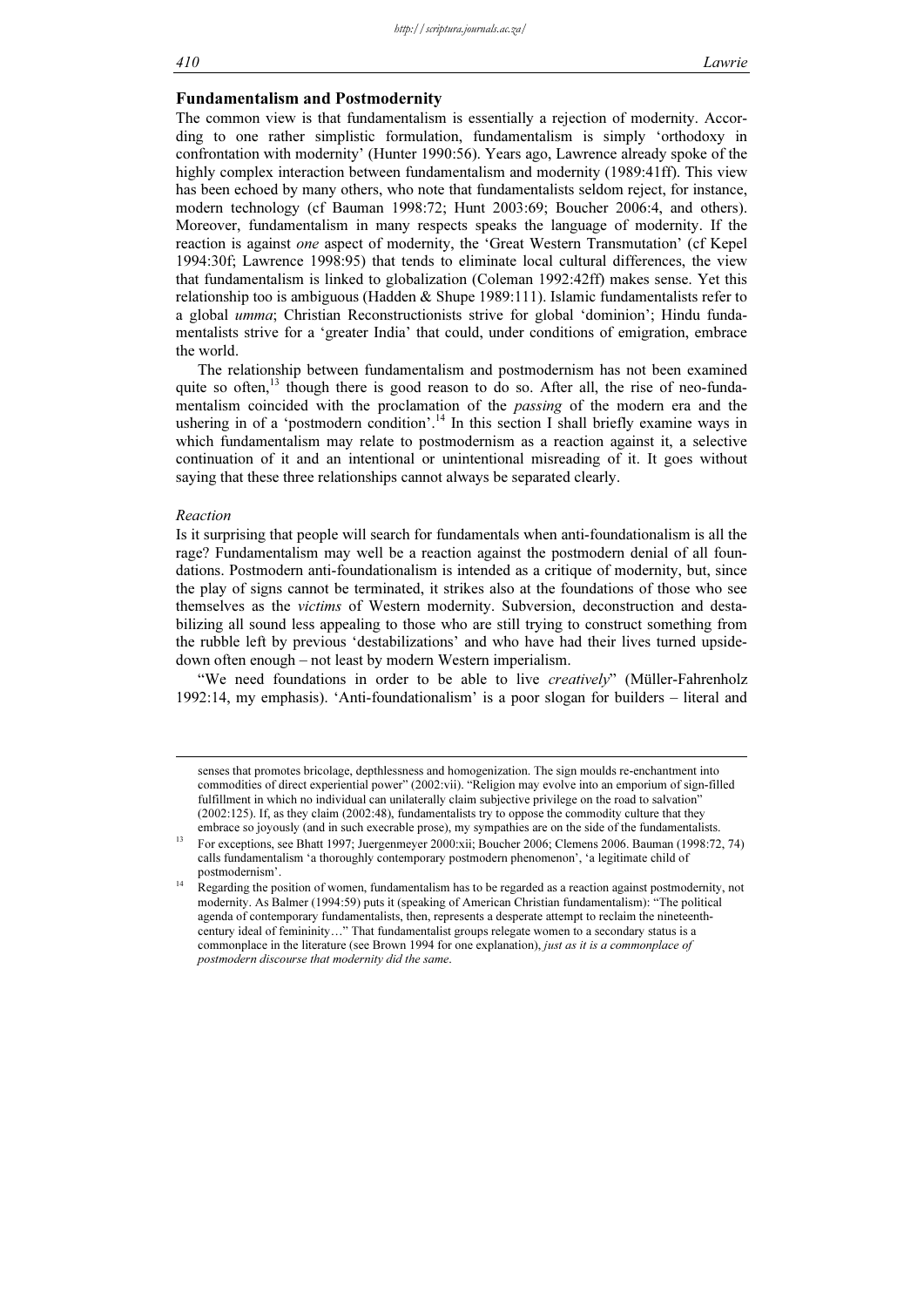metaphorical ones.<sup>15</sup> Even in the natural sciences new theories are often built on the foundations of older ones. Thus Quine and Ullian (1998:405) place 'conservatism' first among the virtues of a new scientific hypothesis: "The less rejection of prior beliefs required, the more plausible the hypothesis – other things being equal." They argue that such conservatism is a sound strategy, not because previous beliefs are necessarily close to correct, but because 'the longer the leap' beyond the known, the greater the risk of error becomes. A modest leap can always be followed by a series of other further leaps (1998:406). Perhaps the great leap attempted by postmodern theorists – instead of taking them beyond foundationalism – has brought them face with a more virulent form of foundationalism.

Since the majority of them are academics, postmodernists cope easily with their 'lack of foundations', theorizing from the security of one of the most stable institutions in human history, the university. This foundational institution allows them to wander around fearlessly in the realm of ideas, surrounded by the sempiternal verities of 'home': academic irony, academic rivalry, academic politics. All of which helps those outside the holy family not at all. On the contrary. Whereas modernists often crudely disrupted or rejected the foundations of 'others', postmodernists, for all their concern with 'the otherness of the other', seldom hide their ultimate disdain for the beliefs of those others. As Gellner (1992:71) points out, postmodernism imposes a relativistic framework in order to lay the ghost of ethnocentricity (racism, classism, etc.), but thereby implicitly denigrates those beliefs that the 'others' hold in an all but relativistic spirit. It is one thing to be told that you are wrong and should change; it is another to be patted on the back and told that you cannot possibly be right.

Chetan Bhatt (1997:5), who provides examples of this form of patronizing by postmodernists, speaks of the 'consistent distaste' (his emphasis) that postmodern theorists have for certain views, although they deny that they have grounds (foundations) for rejecting them. When it turns out that such views are held by certified 'others', the theorists either close their eyes and think of heterotopia or 'explain' the views in ways that reduce those who hold them to puppets. "Colonial and postcolonial discourse studies can, at worst, allow the indigenous elites from other countries to claim marginality without any developed doctoral-level sense of the problematic of decolonized space…" (Spivak, quoted in Bhatt 1997:26). What if those who claim marginality do not see themselves as elites? Is marginality to be apportioned by the new elite, those with a 'doctoral-level sense of the problematic'?

Consider this possibility: fundamentalism arose as a revolt not against the rule of the gun and the whip (which was resisted in other ways), but against the domination of the sneer and the condescending pat on the head.<sup>16</sup> Perhaps the speechless subaltern, for whom the postcolonial theorist pours out a torrent of words, has found speech in fundamentalist movements.

 $15$ <sup>15</sup> As Müller-Fahrenholz (1992:14f) points out, children need security and protection to achieve healthy physical, mental and emotional development. The foundations of 'love, trust and care' provide a sense of 'fundamental confidence' without which people cannot cope with crises. What is said about foundations can also, mutatis mutandis, be said of myth. Nielsen (1993:57ff) argues that we cannot completely dispense with 'mythos'.

<sup>&</sup>lt;sup>16</sup> Gellner gets his own hands dirty when he sneers at the provincialism of 'Middle America' (1992:52f). 'Middle America' (non-urban America) secured Bush his victory over Kerry, as an analysis of the vote by county (not state) shows. Even in the states won by Kerry, the vote in rural counties went to Bush. Thus marginalization by the urban elite might play a role in American fundamentalism (cf Clemens 2006:1,3).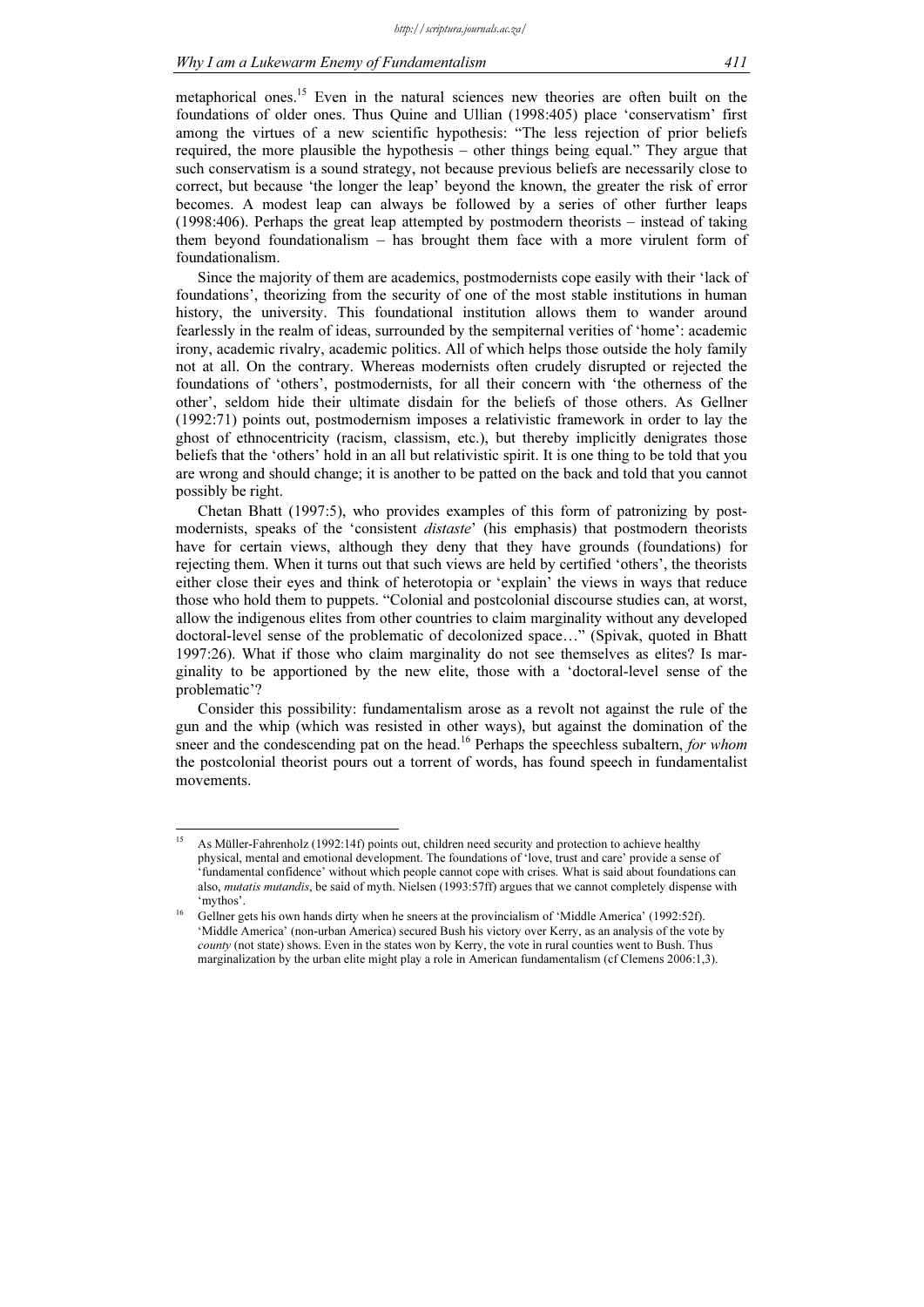#### **Continuities**

The obvious continuity between postmodernism and fundamentalism lies in rhetorical style. The penchant for a vocabulary of violence, a noted feature of postmodern rhetoric, is underpinned by a relentless hermeneutics of suspicion bordering on the paranoid: the evil machinations of logocentrism are ubiquitous. While the battle against the external foe rages, witch-hunts sniff out the enemy within – the purveyors of subtle forms of logocentrism. Positive ideals, when these come up for discussion, are clothed in words so arcane that one can be excused for interpreting them as mystico-religious symbols.

Fundamentalists, lacking 'doctoral-level sense', translate this into crude terms. They eagerly endorse the postmodern criticism of the Enlightenment (Boucher 2006:3). The rejection of universal rationality and individualism becomes acceptance of a particular faith and the embrace of communal religious identity. Just as postmodernists see potential oppression everywhere because they believe modernity is inherently oppressive, so fundamentalists see threats to their faith everywhere because they believe that their environment, modern or postmodern, is inherently hostile to *their* religion. Nominal members of their own tradition are more often than not regarded as the prime enemies.<sup>17</sup> Their positive ideals are signalled by what Lawrence (1989:101) calls a "technical vocabulary … with a particular meaning that exceptionalizes … their ideological stance". Although the terms are taken from the particular tradition, they are given a special, nearly arcane meaning by fundamentalists.

There is a disturbing link between postmodern visions of violence and the fundamentalist appropriation of violence. First, postmodern theorists generalize violence to the extent that distinctions of *quality* are lost: violence is naturalized. If Heidegger (quoted in Critchley 1992:224) could say that modern agriculture is in its essence "the same thing as the manufacture of corpses in the gas chambers and death camps", why cannot Muslims say that the violence of a cartoon ridiculing the Prophet justifies suicide bombings? Even those who would not endorse Heideggers view sometimes suggest that 'the system', by validating some forms of violence and punishing others, is the real perpetrator of violence.

Secondly, the neo-Nietzscheans, by reducing all human motivation to a 'will to power' and by seeing everything in terms of conflict and war, $18$  suggests that those who oppose violence are mere hypocrites. Baudrillard (quoted in Rivkin & Ryan 1998:334) wrote of 'the nostalgia for the spoken word and for violence': 'Something in all men profoundly rejoices in seeing a car burn.' Again, those who express themselves more cautiously do little to dispel the idea that violent action is 'natural'. When the wife of the 'paintball pastor'<sup>19</sup> said boys should learn to 'be aggressive and adventurous', to 'conquer and subdue', because they were created to 'exercise dominion', to be 'lords of the earth' (Weekend Argus, 3 December 2005, 7), was she not speaking of Nietzsche's Gewaltsmensch?<sup>20</sup>

 $17$ <sup>17</sup> Thus Rabbi Meir Kahane regarded many Jews as 'Hebrew-speaking goyyim' (Hawley & Proudfoot 1994:33), Christian Reconstructionists call other Christians 'God-haters' (Langemann 2003:69) and Khomeini spoke of the traditional ulema as 'servants of imperialism' (Bhatt 1997:92). See also Frykenberg 1994:594, 596).

<sup>&</sup>lt;sup>18</sup> 'We are already at war' is a theme that runs through all the interviews Juergenmeyer had with religious activists from various traditions (see Juergenmeyer 2000:19-116).

<sup>19</sup> Peter Hammond, an adherent of Dominion Theology, together with his young boy, went out with paintball guns to shoot at children playing 'tricks and treats' at Halloween.

<sup>&</sup>lt;sup>20</sup> It could be argued that postmodernists, in rejecting centred subjects, would also reject 'lordship'. But fundamentalists, for their part, would interpret 'lordship' without positing a centred subject. See below.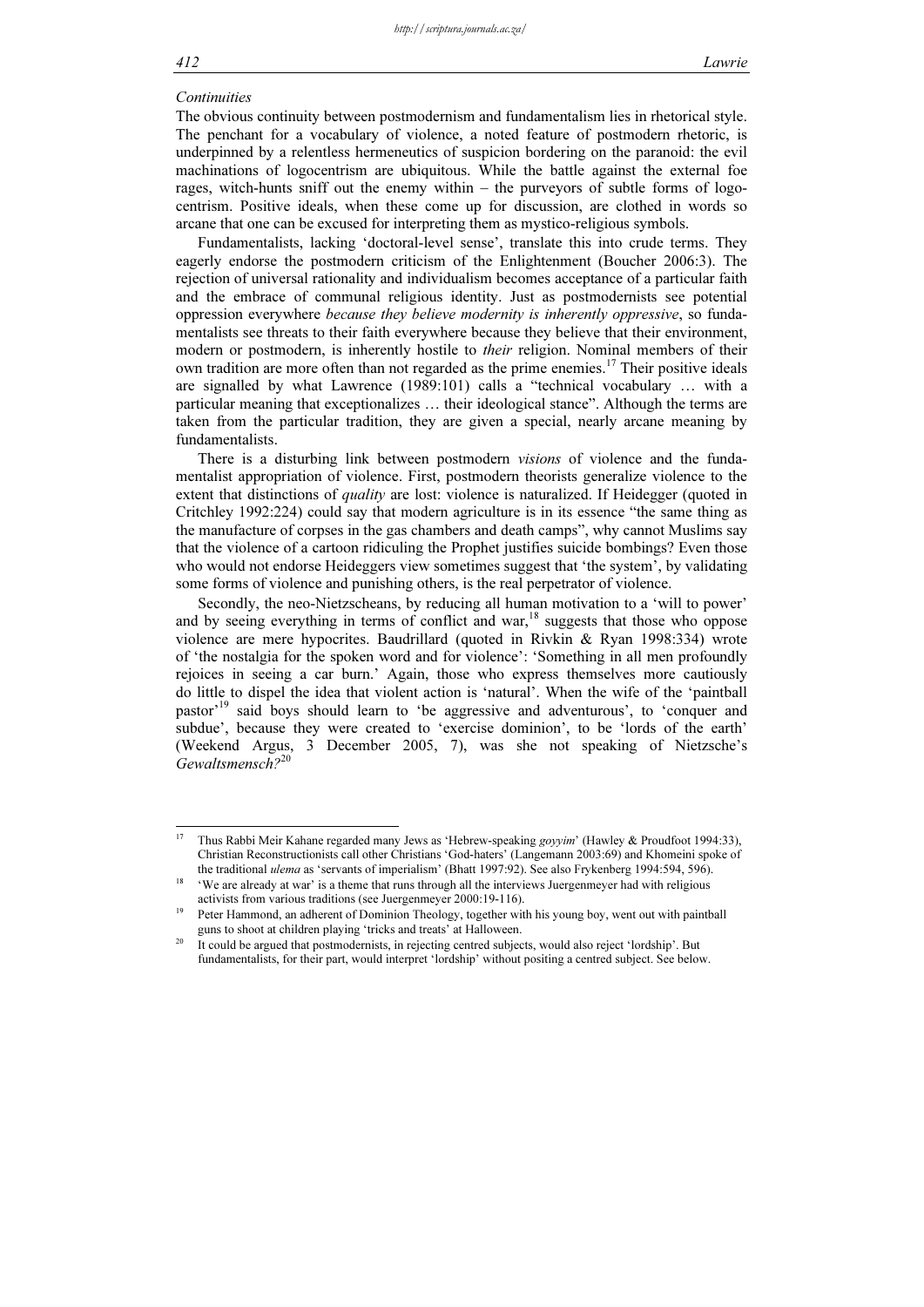#### Misreadings

Here I deal with various ambiguous links.<sup>21</sup> Both Bhatt (1997:73) and Boucher (2006:7f) note that religions are at home with the idea of the decentred subject. Christians say that their identity lies outside themselves in Christ, that their citizenship is in heaven and that they are mere members of the body of Christ. In as much as they obey God's word, they are inscribed in the Bible. In the orthodox texts (probably of all religions), this is balanced by an emphasis on identity formation through responsible decisions. In fundamentalism – and some postmodernism – the dispersal of the subject is the final word. Just as the postmodern interstitial subject is interpellated by impersonal discourses beyond her control, so the fundamentalist subject is called forth by God's will, which works through (not 'is done by') the believer. Though the fundamentalist view is logocentric in that it is theocentric, the opposition between centre and periphery can be deconstructed without loss: God's dominion is manifest in the believer's acts and God serves to justify these acts.

The catch-phrase 'meaning is differential' might have been coined for fundamentalists. Their oppositionalism suggests that life is meaningful *only* in contradistinction. Even internal differentiation is not ruled out: the foe is also within the group itself (even within the believer) and has to be combated there as well. 'I am because you are – my enemy.' One could, in view of, say, Derrida's notion of différance, dismiss this as an egregious misreading that operates with precisely the binarism that postmodern theorists challenge. Yet the dismissal re-instates the problem, for it suggests that the meaning of postmodern texts are at least provisionally available – and oppositional differentiation is a favoured tactic in them.

That objectivity is a myth is no news to fundamentalists, who agree that all positions are partisan ones. Biases and prejudices cannot and need not be justified. Since they assume a state of war, they expand the doctrine of inevitable partisanship to 'there are no innocents'.<sup>22</sup>

Closely connected to this is the ambivalent relationship that both postmodernists and fundamentalists have with relativism. Although prominent postmodern thinkers reject relativism, 'street-level postmodernism' (Boucher 2006:1) tends to relativism, particularly cultural relativism. Thus one can understand why Gellner (1992:24) equates postmodernism with relativism. When irreducible alterity and radical incommensurability are stressed to the point of denying effective communication, relativism by default is the result.<sup>23</sup> Fundamentalists, one could say, are 'anti-relativists' (Lawrence 1998), yet they find 'tactical relativism' useful.<sup>24</sup> Just as neo-racists do, they argue for their right to be 'different' and reject criticism from outsiders, who invariably 'will never understand' (cf Juergenmeyer  $2000:69$ ).<sup>25</sup> This may be deemed hypocritical, yet this double-think is not all

 $21$ <sup>21</sup> How can fundamentalists be said to 'misread' postmodern themes, given that fundamentalists are probably not avid readers of postmodern works? Now the postmodern theory of intertextuality allows one to speak of someone's 'reading' of a text that has not yet been written (Plato reading Lacan). Next, since all readings are, to most postmodernists, partly misreadings, fundamentalist readings may be as valid as any others – postmodern idiom even allows one to say that the postmodern authors have misread *their own texts* when they say that fundamentalists have misinterpreted them. Finally, fundamentalist readings of postmodernity may be

seen as either valid re-inscriptions (continuations) or, along the lines of Harold Bloom, as defensive reactions.<br><sup>22</sup> Wole Soyinka (2004:106) rightly says that this fundamentalistic doctrine is a denial of human dignity.

<sup>&</sup>lt;sup>23</sup> Homi Bhabha (quoted in Bhatt 1997:27) states blatantly that "it is actually very difficult, even impossible and counterproductive to fit together different forms of culture and to pretend that they can co-exist".

<sup>&</sup>lt;sup>24</sup> Marty  $\&$  Appleby (1994:2) recognize the fundamentalists, far from being rigid, are pragmatic in their tactics. See also Boucher (2006:7) on the selective flexibility of fundamentalists.

<sup>&</sup>lt;sup>25</sup> For examples of the use of forms of cultural relativism in neo-racism, see Taguieff 1991:236ff, who correctly notes that this was the case in apartheid South Africa. Bhatt (1997:19f) gives a good fundamentalist example.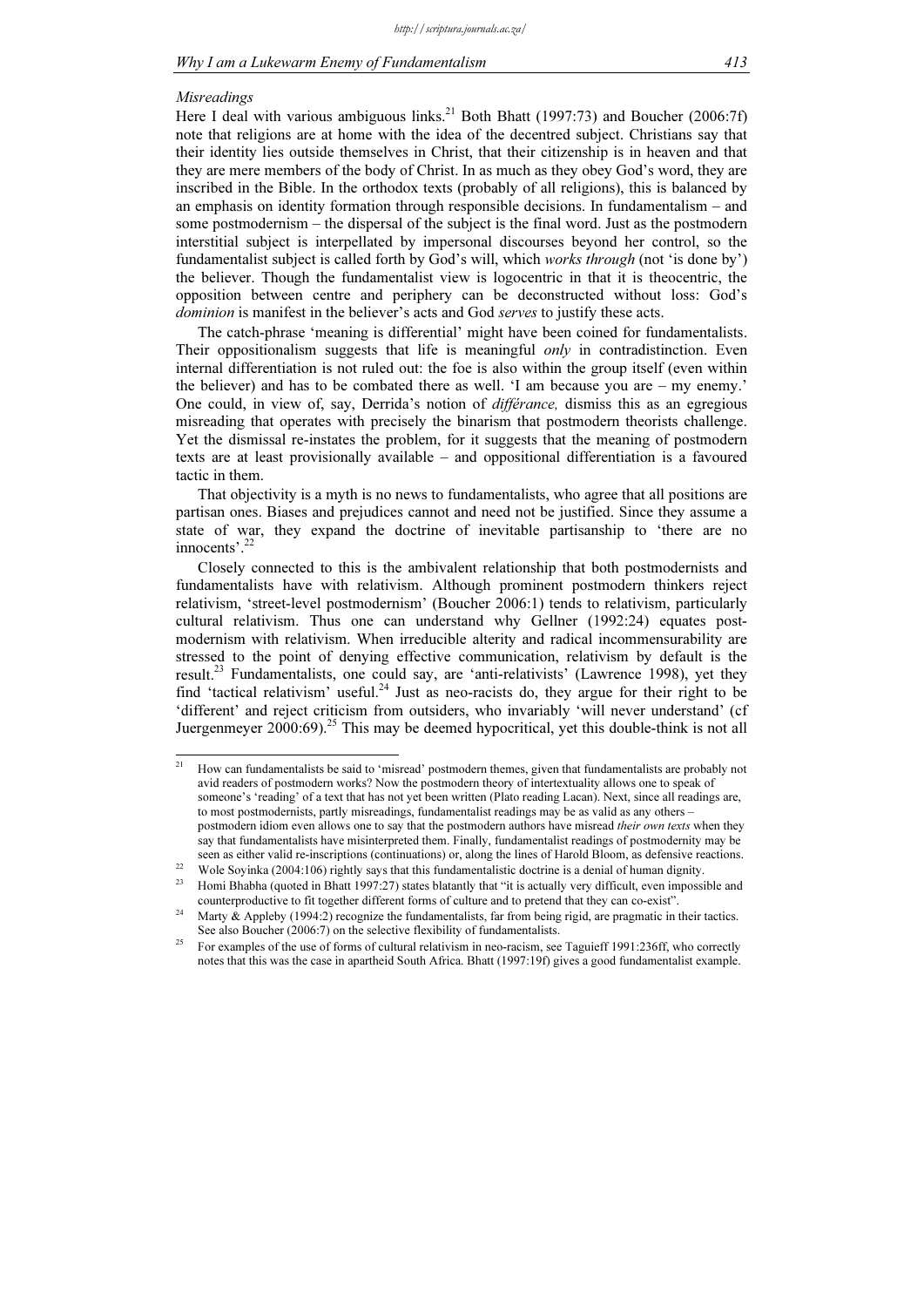that different from the vaunted postmodern 'double science' (in which one can argue for the essential difference of women while also denying that there is any female essence).

The case of hermeneutics is strange. It used to be an axiom that fundamentalists are literalists who 'reject hermeneutics' (Marty 1992:4). Kathleen Boone (1989), though she found that fundamentalists do not really reject figurative interpretations, maintains that fundamentalists are literalists in another sense: they restrict themselves to 'the empirical or the ostensively referential' (1989:45) and they choose 'the common reader's approach to the text' (1989:39). This does not hold true even for Christian fundamentalists. In that they *apply* biblical texts figuratively to modern phenomena, they may be called extreme figuralists. And some of their interpretations would never occur to the common reader.

If they reject hermeneutics, it is only in a particular sense – one also rejected by postmodernism. Hermeneutics in this sense pertains to a scholarly method (or methods) that, if expertly applied, yields a meaning which at least approximates the one true one. Both fundamentalists and postmodernists reject the authority of the predominantly scholarly tradition of interpretation.<sup>26</sup>

Chetan Bhatt (1997:161) sees the fundamentalist approach to sacred texts as semiotic, not hermeneutic. These texts are too complex, contradictory and (often) irrelevant to our contexts to be used directly, therefore a 'semiotic distance' is created between them and the believer – they are turned into signs.<sup>27</sup> 'Theonomy', 'Islam' or 'Hindutva' is said to capture the essence of the specific text, yet the plenitude that these signs stand for cannot be more precisely defined. "Scripture is made to testify to a world it does not address in passionate terms of which the meanings are permanently deferred" (Bhatt 1997:101). As a consequence, far from being anachronistic, rigid textualists in their interpretation, are frequently flexible contextualists. They posit a perfect whole, an ordered cosmos, but, since this is not present, they retrieve from the sacred texts *ad hoc* or embroider on them freely. Thus Bhatt (1997:74, 101) claims that for fundamentalists "good and evil are just slogans that bear little or no relation to foundational ethical or moral considerations"; they are 'semiotic products' without determinate meaning.<sup>28</sup> 'Good and evil' is for practical purposes 'we and they'.<sup>29</sup>

Fundamentalist interpretations appear incorrect and perverse. But postmodern theory, which not merely allows but privileges paralogy, will find it hard to make the first charge stick. And is the label 'perverse' not used to disqualify what falls outside the dominant discourse?

 $26$ <sup>26</sup> In this spirit, Christian Reconstructionists, against the entire tradition and against the 'plain sense' of the New Testament, maintain that Mosaic law applies to Christians today, and Sayyid Qutb re-interpreted the idea of jahiliyya (Kepel 1994:19ff; Buruma & Margalit 2004:116ff).

<sup>&</sup>lt;sup>27</sup> Bhatt uses 'sign' (linked to hermeneutics), as opposed to 'symbol' (linked to semiotics) in the way popularized by Kristeva. According to Lee & Ackerman (2002:14), "the symbol represents something, whereas the sign is its own reality, devoid of representation" They argue that fundamentalism is a desperate attempt to recover the certainty of symbols (2002:51ff); Bhatt denies this. According to an older terminology, signs have simple meanings while symbols, being ambiguous, call for constant re-interpretation (Farley 1996:24f).

<sup>&</sup>lt;sup>28</sup> Given the emphasis on law in some fundamentalists groups, this seems paradoxical, yet the examples given by Bhatt (1997) and the interviews recorded by Juergenmeyer (2000) support Bhatt's assertion. There may be two reasons for this. First, the legal codes are not present as determinate entities. Shari'ah is not a given thing; it is constructed differently in different legal schools. 'The Mosaic law' of Christian Reconstructionists (Langemann 2003:63) is neither a coherent nor a currently operative code – it provides no contemporary examples of practice. Secondly, in dealing with the 'enemy' in a war situation, perfect law yields to an interim ethic, a form of martial law that permits, for instance, lying or deception.

In addition, Hoffer's view on the role of 'doctrine' in social movements deserves attention. "The effectiveness of doctrine does not come from its meaning but from its certitude." The doctrine must not be understood; it has to be vague, for we can be "absolutely certain only about things we do not understand" (1951:79f).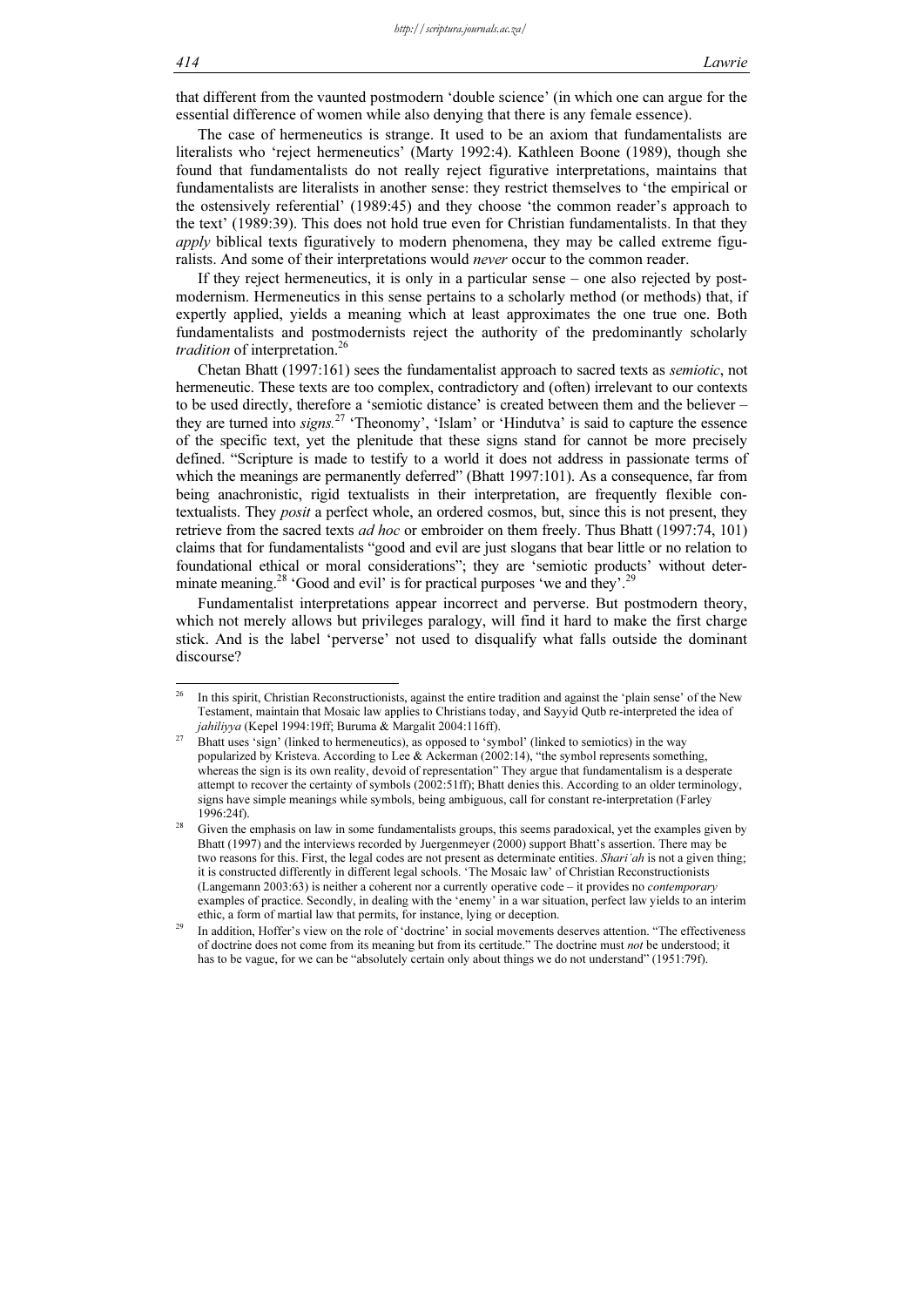#### **Ouestions**

Fundamentalism is obviously not simply a form of postmodernism; it is also linked to modernity, globalization, late capitalism, etc. My point is that the space within which fundamentalism emerges and which it seeks to conquer is marked by intricate contests, complicities and ambivalences. It is as if the phenomenon of fundamentalism brings into focus a range of questions that we are usually able to evade.<sup>30</sup> Without attempting to be exhaustive, I shall briefly point to three areas in which these questions arise:

### Sociography

Fundamentalism, ostensibly an attack on modernist secularism, arises precisely when postmodern discourses are displacing modernist ones. In what sense, then, is postmodernism new and in what sense is it simply the latest, most consistent form of modernity, 'the cultural logic of late capitalism' (Jameson)? Lee and Ackerman (2002) conflate postmodernity, late capitalism and consumer culture without batting an eyelid. Postmodernists who deplore their New Age enthusiasm for 'the way we life now' should indicate where Baudrillard (1994) offers something substantially different. Is his greater irony not perhaps greater cynicism (see especially 1994:159ff)?

Fundamentalists are often called 'right-wing', even 'fascist'.<sup>31</sup> Nevertheless, they frequently adopt a distinctly *leftist* rhetoric  $-$  in their attacks on liberalism. Thus Bhatt (1997:99) says that if Khomeini's rhetoric is stripped of a religious veneer, "the bulk that is left is 'Marxism'". When fundamentalists regard themselves as marginalized enemies of imperialism, their claim is not silly. In that fundamentalist groupings seldom tolerate one another (cf Lawrence 1998:96), each group is indeed severely marginalized, usually lacking the powerful lobbies of other marginalized groups.<sup>32</sup> Fundamentalist centres of learning face the overwhelming *intellectual* imperialism of the 'real' universities. Will fundamentalists ever be admitted as *equal* partners in the discourses at Yale or the Sorbonne?

Thus fundamentalism poses a challenge to our sociography, the ways in which we chart social space, relationships and origins. Our *metaphorical* tools – archaeology, genealogy, cognitive mapping – though not useless, are fairly blunt and limited. This leads directly to two further sets of questions, pertaining, respectively, to our conceptualizing of language and of people.

#### Language

 $\overline{a}$ 

Popular postmodernism remains prone to nominalism ('the prison house of language'). Human agents are subsumed under linguistic categories, words are treated as things and 'reconceptualizing' is thought to change the world. People are good or bad because good or bad words apply to them. It is confidently said that certain words (or 'non-concepts') 'resist totalizing', 'destabilize the system' or 'subvert hierarchies'. Other words are, as it were, logocentrism (foundationalism, modernity) incarnate. 'Subversion' is good, no matter what

<sup>30</sup> Compare Kepel's view that fundamentalism gives evidence of 'a deep malaise in society' and has, like all religious movements, "a singular capacity to reveal the ills of society" (1994:11).

Though Hadden & Shupe (1989:120) warned long ago that fundamentalism is not necessarily right-wing, many scholars still apply the label automatically. A fundamentalist trait in academic discourse?

Even theologically fundamentalists have more in common with contextual and liberation theologians than with pietists and traditionalists. This is clear from their social activism and their emphasis on this-worldly changes and benefits (cf Kepel 1994:25f).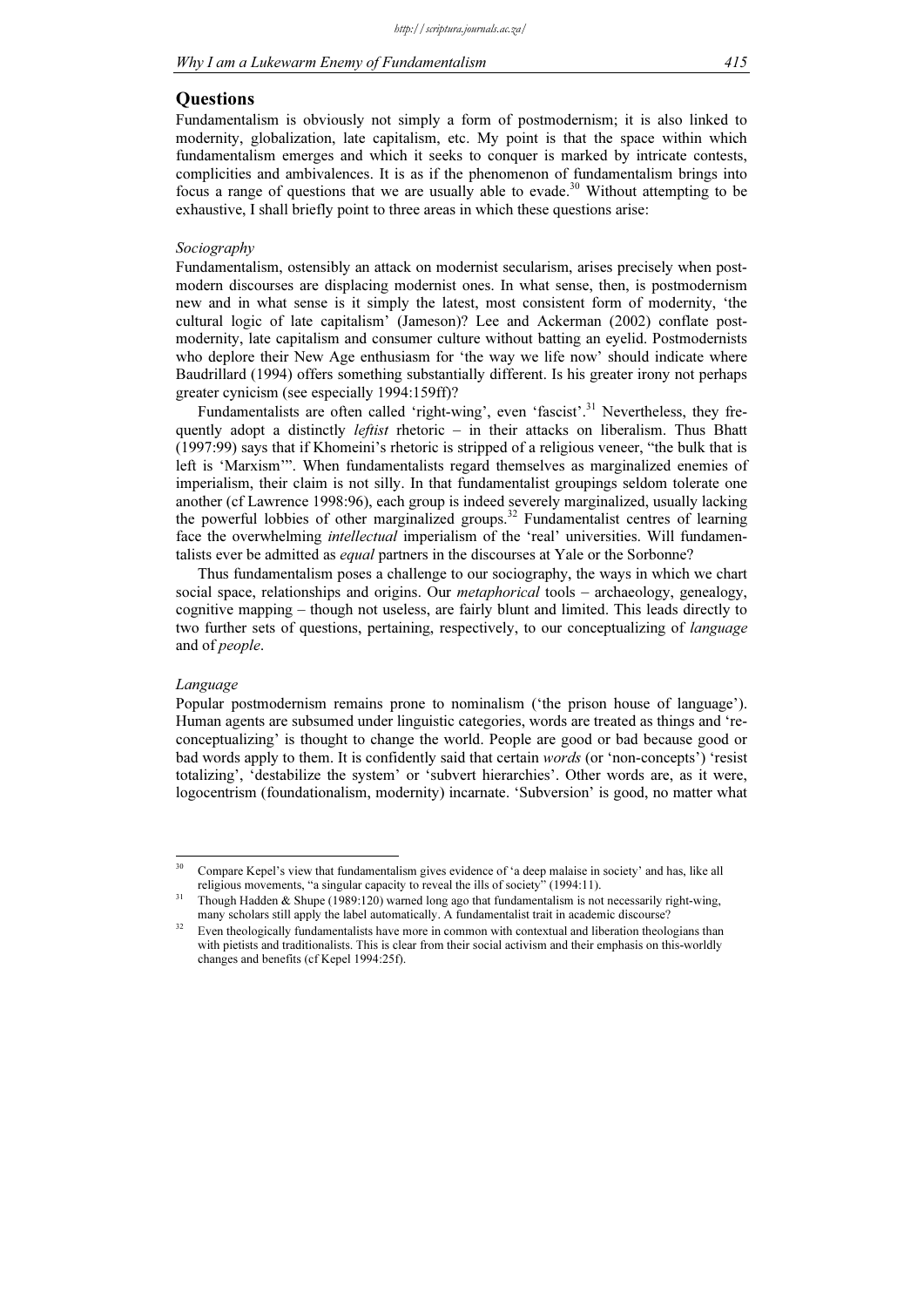is subverted in the interests of what. Thus 'Theory' deals with language as fundamentalists deal with their respective scriptures.<sup>33</sup>

Fundamentalists, as eager to change the world as most postmodernists are, deploy a different terminology. Undeniably many of the privileged terms of postmodernity apply to them in some ways: 'alterity', 'catachrestic', 'subaltern', 'marginalized', 'anti-imperialist' and 'subversive'. As Bhatt (1997:35) pertinently asks: "How does the subaltern silence of that theoretical gold standard, the 'Third World woman', lead to the thunderous intolerance of Hindu nationalist women?" How, also, does one 'theoretize' the sexism and racism<sup>34</sup> that crop up often in fundamentalist discourses presented as protests against Western imperialism? I suspect that more than verbal gymnastics will be required.

#### Human Agency

Fundamentalism renders the systematic reduction of human agency (the verso of nominalism) aporetic. Guns and bombs may be wielded by inscribed subjects, but the roles of the victims, if they are inscribed at all, cannot be inscribed in the same way. Unless, that is, one speaks with blatant cynicism of 'collateral damage'. When fundamentalists want to change the world, they resort to actions that cannot plausibly be glossed as 'play'. Nor can their opponents, even lukewarm ones, easily convince themselves that intention plays no role in their theorizing. Indeed, without a *humanistic* terminology of action, passion, intention and attitude there can be no *ethical* understanding of fundamentalists or their opponents.<sup>35</sup> The phenomenon of fundamentalism then has to be accepted, in a parody of fundamentalist rhetoric, as an act of God (or a mutation or hybrid, if the current terminology is preferred).

This leads to a deeper problem. Fundamentalists are seldom abjectly poor or desperately oppressed (cf Bauman 1998:75); they do, somewhat plausibly, claim that they are insulted and humiliated. Precisely those theorists who are chary of criticizing them outright (or even profess some sympathy with them) inflict on them the ultimate insult – they explain them. They are 'conceptualized' as the fallout of modernity (capitalism, etc.). It is now generally accepted that fundamentalism does not totally reject modern science or even modern rationality. It is the unbearable shallowness and soullessness of Western modernity, its claim that nothing lies beyond science and reason, that is rejected. And in this regard postmodernism, in that it restricts itself to surfaces, offers very little.

 $\overline{33}$ <sup>33</sup> An example: Gospel has it that that universalism is the root of all evil and that racism is a particularly bad form of evil. Unfortunately racism seems to be a strong form of particularism. Balibar (1991:175) sees the problem and goes on to 'prove' (1991:177-182), in impeccably nominalist fashion, that racism is actually a form of universalism. The gospels have been harmonized and all is well! (Recently, the gospel has been rewritten: Žižek and Badiou now champion universalism.)

<sup>&</sup>lt;sup>34</sup> Racism in the normal sense is not invariably an adjunct of fundamentalism, though it clearly informs some Christian and Hindu fundamentalism (via British Israelite and Hindutva ideologies). But what Taguieff (1991:227ff) calls 'differentialistic neo-racism' is present in virtually all forms of fundamentalism. This is easily understandable. Neo-racism no longer bases itself on *biological or genetic* differences, but on *cultural* ones (1991:237), and tends (overtly) to stress mere difference rather than inequality (1991:243). It operates with the principle of radical incommensurability (1991:237) and states that outsiders fundamentally resist assimilation (1991:242). In this sense all fundamentalist groups, in that they see an *unbridgeable* gap between their world-view and those of all others, are neo-racist.

<sup>&</sup>lt;sup>35</sup> Habermas (2001) argues that scientific descriptions, since they lack 'awareness of authorship', the awareness of "people who can take initiatives, make mistakes and rectify mistakes", cannot deal with "people who demand an explanation from each other", whose interactions are 'regulated by norms'. Cf also Lawrence 1998:100 on the need to account for 'moods and motivations'.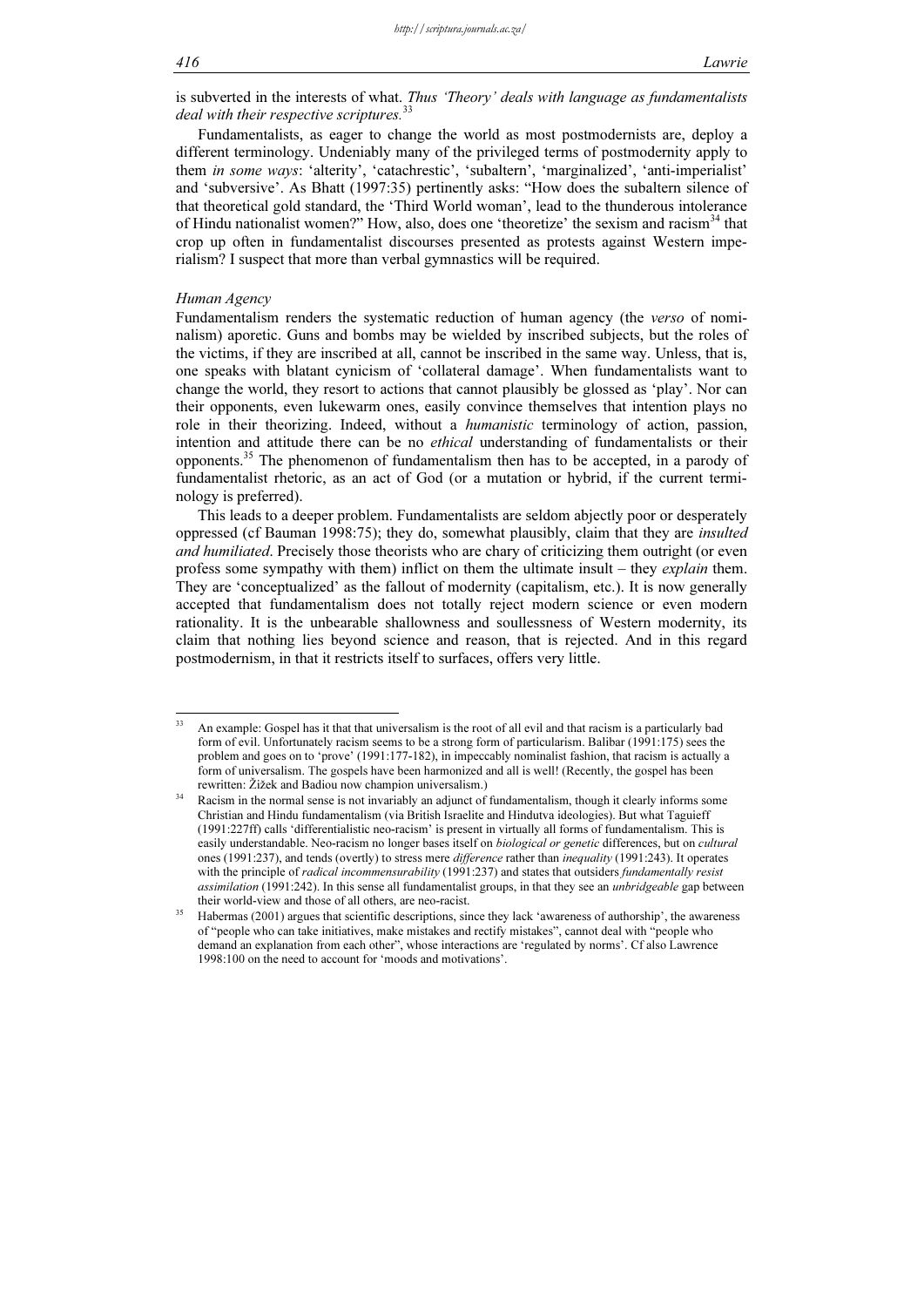Homo economicus, humanity circumscribed by any 'economy', is anathema to those who insist that honour, commitment and a non-pragmatic communality go beyond systems of interests or mechanistic explanatory frameworks. They assert that to die willingly and bravely – and therefore gladly – is preferable to living in cowardly comfort. This rhetoric must inspire respect in those who have ever *said* 'No retreat, no surrender' – and who hope someday to live up to it. "In the crunch, I am not so sure I prefer Max Weber's image of an iron cage of modernity to the fundamentalist hope to address a new integration beyond differentiations" (Coleman 1992:44; cf Lawrence 1989:244). After adding 'and the velvet cage of postmodernity', I would endorse this. We have 'theorized' humans to the point where they seem not merely beyond salvation, but hardly worth saving.

# Affirmations

Eric Hoffer (1951:89) wrote that fanatical social movements can "rise and spread without belief in a God, but never without belief in a devil". Fundamentalism requires 'symbols of evil' (Hadden & Shupe 1989:112). This may be why Derrida (Borradori 2003:113) says (after typical qualifications) that he chooses against 'bin Laden' (used as a synecdoche – Borradori 2003:111), saying that the 'bin Laden effect', its actions and discourses "open onto no future and, in my view, have no future" (his emphasis).<sup>36</sup> He has to choose something that 'leaves a perspective open to perfectability', that 'lets resonate within it an invincible promise' (2003:114). Pure negation, in a battle based solely on belief in a devil, offers no future. My lukewarm enmity is not qualified friendship, but I prefer to place my affirmations before my negations, my God before my devils.<sup>37</sup>

How? What can we affirm over against the fundamentalist vision? Clearly not the unbearable sleaziness of politicians – and I do not merely mean Bush and Berlusconi. Nor a purely instrumental reason, which, it is now clear, can be a tool for either liberation or domination.

Two apparently more promising alternatives also seem to fail. Our gymnastic scholarly analyses of power relations (etc.), when they offer no way out, issue in erudite cynicism.<sup>38</sup> If the Enlightenment ideal of liberation through education was naïve; the new scholasticism is not even idealistic about its own project. It does not seek to address even the educated elite as a whole, only the circle of 'doctoral-level' disciples. After years of scholarship, you attain  $bodhi$  – till the next batch of knowledge comes off the production line to make yours obsolete.

'Progressive social movements' at least try to make a difference, but fundamentalists have long appropriated their rhetoric.<sup>39</sup> For their part, progressive social movements often resort to the exclusivist, authoritarian and confrontational rhetoric typical of fundamentalism. Advocacy groups and activists clamour to have their respective 'shari'ahs' legally imposed and sometimes resort to violence to get their way.<sup>40</sup> Without consensus as

 $\overline{36}$ This is not the self-understanding of fundamentalists, who, as Lawrence (1998:90) points out, do not primarily seek a 'golden past', but a 'fiery future'. Here too mere words are insufficient.

<sup>&</sup>lt;sup>37</sup> Buruma & Margalit (2004:125) distinguish between criticism of and dehumanization of enemies. (For the latter, Juergenmeyer (2000:182) uses 'satanization'). It seems to me that satanization becomes necessary when all affirmations appear to fail.

<sup>38</sup> The charge of sterility is often directed at Foucault; see Rosen (1987:188ff); Boone (1989:109f, drawing on Said); Wartenberg (1990:137ff, 193f).

<sup>39</sup> Thus Christian Reconstructionists refers to their theology as 'liberation theology of the right' (Langemann 2003:61). An abortion clinic bomber, a self-styled fighter against imperialism, compares himself to

Bonhoeffer (Juergenmeyer 2000:23ff).<br>Was the purism and identity politics of fundamentalists foreshadowed in the infighting within radical groups?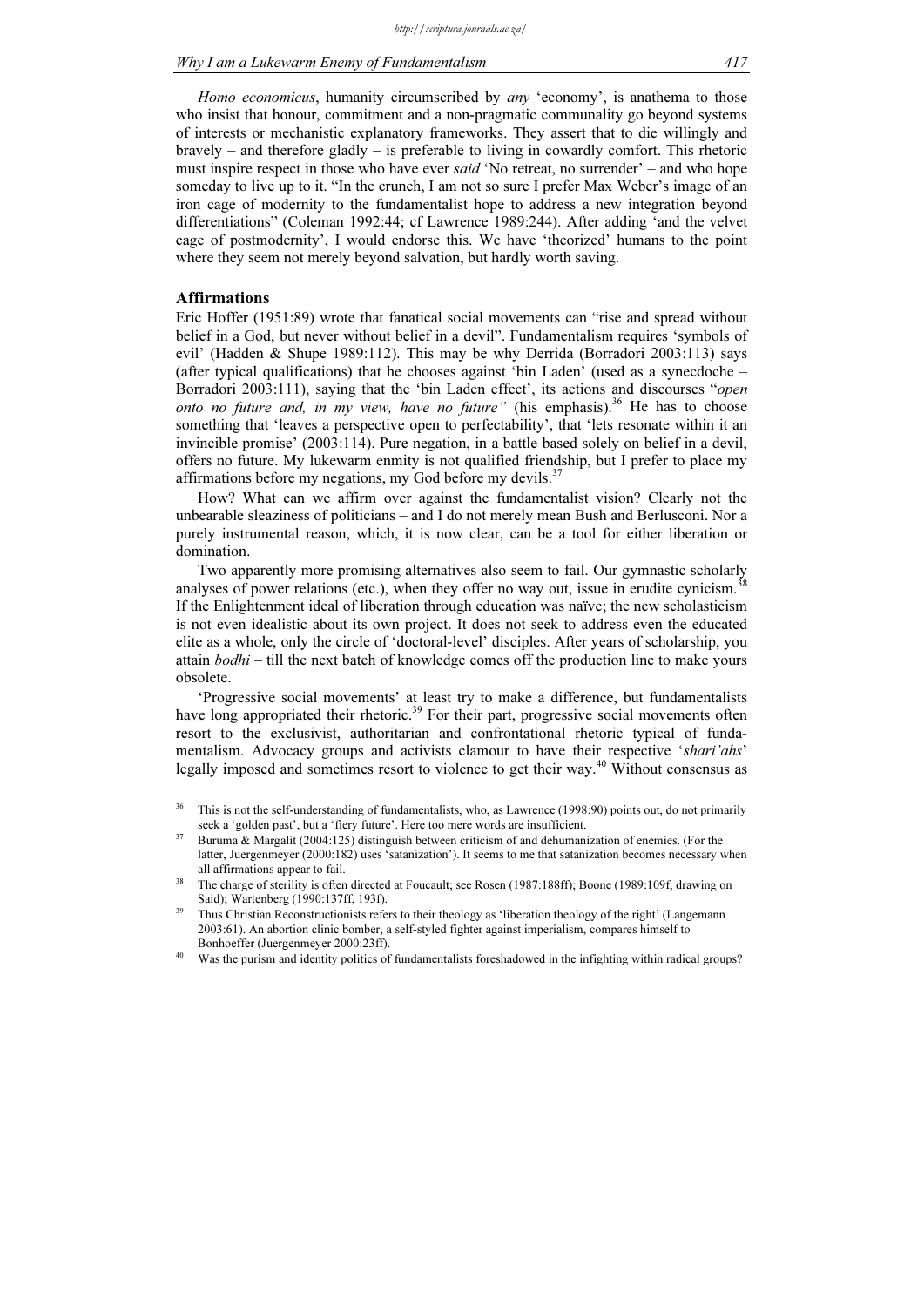to what constitutes 'progressive', we may as well call fundamentalist groups (misguided?) progressive social movements – that is how they see themselves.

A brief return (re-turn) to the two edges, the most sacred and the most mundane, might leave us with clearer heads, if nothing else. Here I impose somewhat on two secular thinkers, Habermas and Derrida, making them say more than they had probably wanted to say.

Much as I believe in a level of shared humanity, I admit that we have no unmediated access to this. Emotions, sexuality or perceptions come to us 'always already' encultured. Although our practices strongly suggest that commonality shine through cultural differrences, no method allows us to separate a human core from a cultural husk with any degree of certainty.

Habermas (2001) reminds us of the shared – though not coherently ordered – everyday, ruled by a 'democratically enlightened commonsense' which owes no allegiance to either religion or science. Both science and religion 'leave the framework of our everyday knowledge essentially untouched'. Commonsense is indeed fallible, but it is also in Derrida's sense 'perfectible' in that it grows, changes and corrects itself in communication with others.

Habermas (2001) admits that commonsense 'has many voices'. What he does not admit is that the differences rule out communication *'in the public space of more or less good* reasons' (Borradori 2003: 35, his emphasis). According to him (Borradori 2003:37), "the idea of a self-contained universe of meanings, which is incommensurable with other universes of this type, is an inconsistent concept". However distorted communication may be in a given instance, the very idea of communication involves the sense of the other as a self in the conversation. It is this ability to enter into conversation that is above all the mark of a shared humanity and the basis of what I call the most mundane.

Commonsense, alias everyday wisdom, is a refraction through different cultures of the shared human condition, a residue of the universal blessing that Westermann talks about. It maintains a distance from both religion and science, though it listens to both. How common or sensible it is in a given case is always debatable.<sup>41</sup> It is *debatable*: springing from and growing through conversation, it remains open to conversation.

Derrida, mostly a maverick among postmodernists, adopts a view that is neither simple 'anti-foundationalism' nor the affirmation of a foundational law or order. Though none of our ideas and institutions are perfect, Derrida asserts that some of them – and not others – are perfectible and 'have a future' (Borradori 2003:111, 113f, 121). The 'perfecting' is directed by certain 'im-possibles' (Borradori 2003:120, 134) – 'democracy to come', justice, unconditional forgiveness, unconditional hospitality, These all lie beyond law and involve a nearly reckless giving of space to the other. Here Derrida seems to present a vision of that which we affirm and cannot but affirm, what inspires and makes possible respect.

Though Derrida remains firmly committed to secularity, one might ask whether justice, hospitality and forgiveness can be the *products* of pure secularity. Is it not so that *at any* stage the purely secular (in politics, culture, etc.) produces and is the product of laws and conceptions of orders? These, being entirely fallible, never yield affirmations that cannot later be withdrawn. In the economy of the secular, otherness itself is a product of prior strategies of 'othering'. The other who inspires respect and before whom laws evaporate also calls into question 'the secular'. The incursion of the other (and one might as well

 $41$ My bet is that a study of (for instance) poems and proverbs from across culture will reveal more similarities than differences and leave commonsense with a better track record than either science or religious dogma.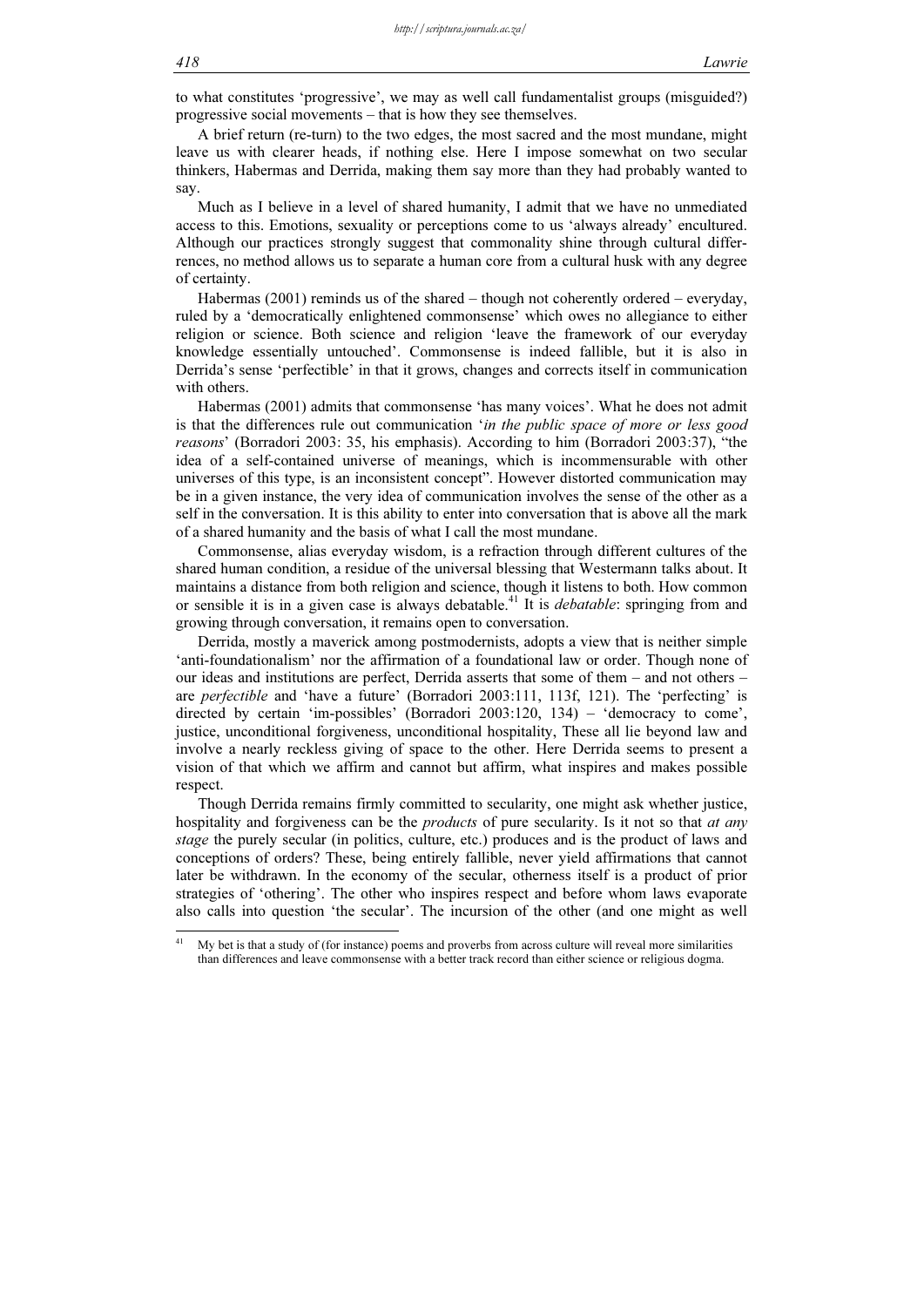always write 'Other' when this incursion takes place) is not of the saeculum but is creative of a new saeculum. Even to Derrida, the secular is perfectible only in terms of the sacred.

Then, unavoidable, we return (re-turn) to the space 'in between', to politics, society, culture – and their conflicts. With what? First, with the recognition that we have not and cannot bridge the gap. Derrida's 'im-possible as an affirmation' (Borradori 2003:134) lies beyond language. This knowledge in itself might protect us against the lures of fundamentalism. Secondly, with a sense that there is a gap: the saeculum neither closes on itself nor mutates senselessly. It remains at the mercy of a material base and a spiritual superstructure, both intractable to our verbal lures. Finally, those of faith would see in this God's hands enclosing them from below and above, in blessing and salvation, in materiality and spirituality.<sup>42</sup> Thus religion itself may heal the diseases of religion (cf Juergenmeyer 2000:238ff).<sup>43</sup> For the ineffable we need either very many words or else the humility of silence. A few pat slogans will not do. For the everyday we need everyone, else it becomes everynight.

# BIBLIOGRAPHY

- Arnold, Patrick M 1990. "The Reemergence of Fundamentalism in the Catholic Church." In NJ Cohen (ed.), The Fundamentalist Phenomenon, 172-191. Grand Rapids: Eerdmans.
- Balibar, Etienne 1991. "Der Rassismus: Auch noch ein Universalismus" (translated by E Groepler). In U Bieleveld (ed.), Das Eigene und das Fremde: Neuer Rassismus in der alten Welt? 175-188. Hamburg: Junius.
- Balmer, Randall 1994. "American Fundamentalism: The Ideal of Femininity." In J Hawley (ed.), Fundamentalism and Gender, 47-62. New York: Oxford University Press.
- Baudrillard, Jean 1994 (1981). Simulacra and Simulation (translated by SF Glaser). Ann Arbor: University of Michigan Press.
- Bauman, Zygmunt 1997. Postmodernity and Its Discontents. New York: New York University Press.
- Bauman, Zygmunt 1998. "Postmodern Religion?" In P Heelas (ed.), Religion, Modernity and Postmodernity, 55-78. Oxford: Blackwell.
- Baudrillard, Jean 1994 (1981). Simulacra and Simulation (translated by SF Glaser). Ann Arbor: University of Michigan Press.
- Bhatt, Chetan 1997. Liberation and Purity: Race, New Religious Movements and the Ethics of Postmodernity. London: UCL Press.
- Billig, Michael 1991. Ideology and Opinions. London: Sage.
- Boone, Kathleen C 1989. The Bible Tells Them So. London: SCM.

Borradori, Giovanna 2003. Philosophy in a Time of Crisis: Dialogues with Jürgen Habermas and Jacques Derrida. Chicago: University of Chicago Press.

Boucher, Geoff 2006. "Postmodern Conservatism and Religious Fundamentalism" (Conference paper). Online at

http://www.ethicalpolitics.org/seminars/fundamentalism.htm.

 $42$ Habermas (2001) introduces one religious term, *creation*, linking well with Westermann's line of thought.

<sup>43</sup> It is perhaps less apt to say, with Soyinka (2004:123), that religion, having given birth to fundamentalism, should now commit a 'benevolent act of infanticide'.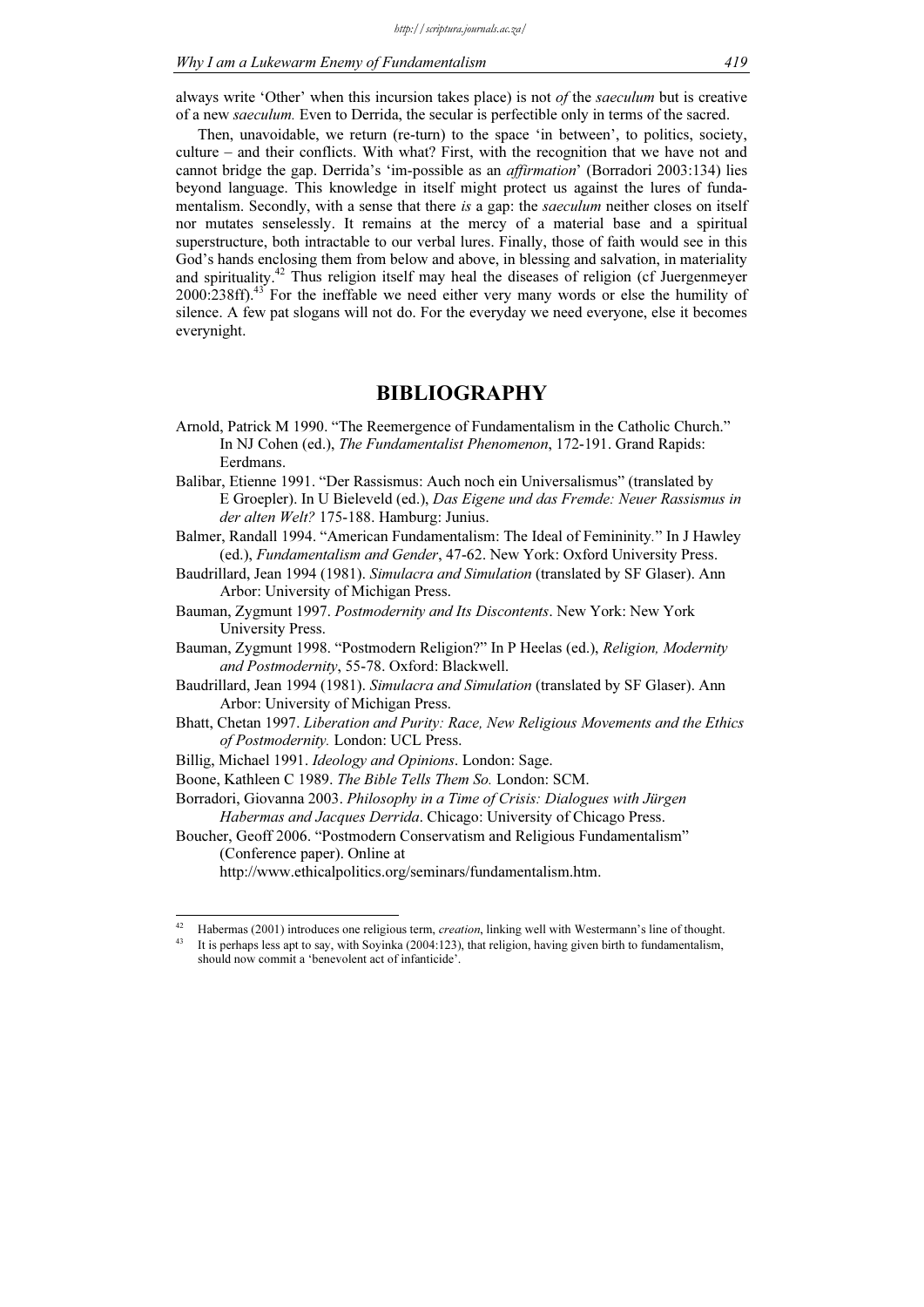420 Lawrie Brown, Karen McCarthy 1994. "Fundamentalism and the Control of Women." In J Hawley (ed.), Fundamentalism and Gender, 175-200. New York: Oxford University Press. Buruma, Ian & Margalit, Avishai 2004. Occidentalism: A Short History of Anti-Westernism. London: Atlantic Books. Critchley, Simon 1992. The Ethics of Deconstruction. Oxford: Blackwell. Coleman, John 1992. "Global Fundamentalism: Sociological Perspectives." In J Moltmann & H Küng (eds.), Fundamentalism as an Ecumenical Challenge, 36-45. London: SCM. Carter, Paul 1975. The Twenties in America (2<sup>nd</sup> ed.). Arlington Heights: Harlan Davidson. Clemens, Justin 2006. "The Science of Fundamentalism" (Conference paper). Online at http://www.ethicalpolitics.org/seminars/justin-clemens.htm Elshahed, Elsayed 1992. "What Is the Challenge of Contemporary Islamic Fundamentalism?" In J Moltmann & H Küng (eds.), Fundamentalism as an Ecumenical Challenge, 61-69. London: SCM. Farley, Edward 1996. Deep Symbols: Their Postmodern Effacement and Reclamation. Valley Forge: Trinity. Farley, Edward 2005. "Fundamentalism: A Theory." In Crosscurrents 55/3, online at http://www.crosscurrents.org/farley2005.htm Frykenberg, Robert E 1994. "Accounting for Fundamentalism in South Asia." In ME Marty & RS Appleby (eds.), Accounting for Fundamentalisms, 591-616. Chicago: University of Chicago Press. Gellner, Ernst 1992. Postmodernism, Reason and Religion. London: Routledge. Greely, Andrew M 1995. Sociology and Religion. New York: HarperCollins. Guareschi, Giovanni 1953. The Little World of Don Camillo (Translated by UV Troubridge). London: The Reprint Society. Habermas, Jürgen 2001. Faith and Knowledge (Speech on being awarded the 2001 Peace Prize by the German Book Trade). Online at http://www.icc.ie/social\_policy/Habermas-Faith\_and\_knowledge-ev07-4-en.htm Hadden, Jeffrey K 1989. "Desacralizing Secularization Theory." In JK Hadden & A Shupe (eds.), Secularization and Fundamentalism Reconsidered, 3-26. New York: Paragon. Hadden, Jeffrey K & Shupe, Anson 1989. "Is There Such a Thing as Global Fundamentalism?" In JK Hadden & A Shupe (eds.), Secularization and Fundamentalism Reconsidered, 109-122. New York: Paragon. Harris, Jay M 1994. "Fundamentalism: Objections from a Modern Jewish Historian." In J Hawley (ed.), Fundamentalism and Gender, 137-173. New York: Oxford University Press. Hassan, Riffat 1990. "The Burgeoning of Islamic Fundamentalism: Toward an Understanding of the Phenomenon." In NJ Cohen (ed.), The Fundamentalist Phenomenon, 151-171. Grand Rapids: Eerdmans. Hawley John S & Proudfoot, Wayne 1994. "Introduction." In J Hawley (ed.), Fundamentalism and Gender, 3-36. New York: Oxford University Press. Hoffer, Eric 1951. The True Believer. New York: Harper & Brothers. Hunt, Stephen J 2003. Alternative Religions: A Sociological Introduction. Aldershot: Ashgate. Hunter, James Davison 1990. "Fundamentalism in Its Global Contours." In NJ Cohen (ed.), The Fundamentalist Phenomenon, 56-71. Grand Rapids: Eerdmans.